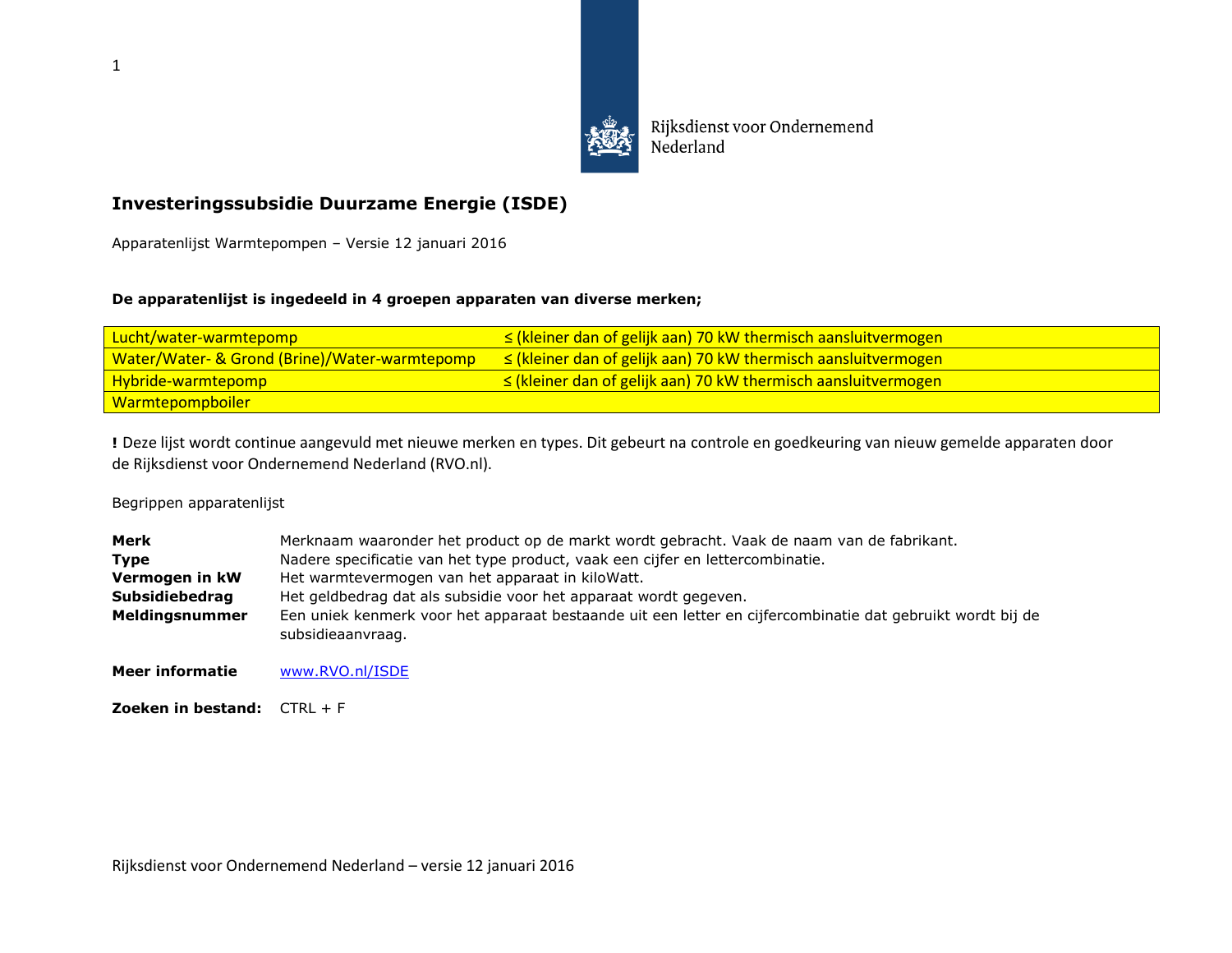2

| <b>Merk</b>              | <b>Type</b>         | Vermogen<br>(kW) | Subsidiebedrag | Leverancier   | Meldingsnummer |
|--------------------------|---------------------|------------------|----------------|---------------|----------------|
| Lucht/water $\leq 70$ kW |                     |                  |                |               |                |
| thermisch                |                     |                  |                |               |                |
| aansluitvermogen         |                     |                  |                |               |                |
| <b>Alpha Innotec</b>     | <b>LWC 60</b>       | 6                | € 2.150        | www.nathan.nl | KA01128        |
| <b>Alpha Innotec</b>     | L 8Split-HM 8-12    | $\overline{6}$   | € 2.150        | www.nathan.nl | KA01166        |
| <b>Alpha Innotec</b>     | L 8Split-HT         | 6                | € 2.150        | www.nathan.nl | KA01169        |
| <b>Alpha Innotec</b>     | KHZ LW60/300        | 6                | € 2.150        | www.nathan.nl | KA01236        |
| <b>Alpha Innotec</b>     | KHZ LW60/400        | 6                | € 2.150        | www.nathan.nl | KA01237        |
| <b>Alpha Innotec</b>     | LWD 50A-HMD1        | $\overline{6}$   | € 2.300        | www.nathan.nl | KA01240        |
| <b>Alpha Innotec</b>     | LWD 50A-HTD         | $\overline{6}$   | € 2.300        | www.nathan.nl | KA01241        |
| <b>Alpha Innotec</b>     | LWD 50A/SX-HMD 1S   | $\overline{6}$   | € 2.300        | www.nathan.nl | KA01247        |
| <b>Alpha Innotec</b>     | LWD 50A/SX-HTD S    | 6                | € 2.300        | www.nathan.nl | KA01248        |
| <b>Alpha Innotec</b>     | LWD 50A/RX-HMD 1R   | $\overline{6}$   | € 2.300        | www.nathan.nl | KA01254        |
| <b>Alpha Innotec</b>     | LWD 50A/RSX-HMD 1RS | 6                | € 2.300        | www.nathan.nl | KA01259        |
| <b>Alpha Innotec</b>     | <b>LWC 80</b>       | 8                | € 2.300        | www.nathan.nl | KA01129        |
| <b>Alpha Innotec</b>     | LW 71A-HT 1         | 8                | € 2.150        | www.nathan.nl | KA01222        |
| <b>Alpha Innotec</b>     | LW 71A-LUX 2.0      | $\overline{8}$   | € 2.150        | www.nathan.nl | KA01223        |
| <b>Alpha Innotec</b>     | KHZ LW80/400        | 8                | € 2.300        | www.nathan.nl | KA01238        |
| <b>Alpha Innotec</b>     | LW 81ASX-HT1        | 9                | € 2.150        | www.nathan.nl | KA01154        |
| <b>Alpha Innotec</b>     | LW 81ASX-Lux2.0     | 9                | € 2.150        | www.nathan.nl | KA01155        |
| <b>Alpha Innotec</b>     | L 12Split-HM 8-12   | $\overline{9}$   | € 2.300        | www.nathan.nl | KA01167        |
| <b>Alpha Innotec</b>     | L 12Split-HT        | 9                | € 2.300        | www.nathan.nl | KA01170        |
| <b>Alpha Innotec</b>     | <b>LW 81A-HT1</b>   | 9                | € 2.150        | www.nathan.nl | KA01224        |
| <b>Alpha Innotec</b>     | LW 81A-LUX 2.0      | 9                | € 2.150        | www.nathan.nl | KA01225        |
| <b>Alpha Innotec</b>     | LWD 70A-HMD1        | 9                | € 2.300        | www.nathan.nl | KA01244        |
| <b>Alpha Innotec</b>     | LWD 70A-HTD         | 9                | € 2.300        | www.nathan.nl | KA01245        |
| <b>Alpha Innotec</b>     | LWD 70A/SX-HMD 1S   | 9                | € 2.300        | www.nathan.nl | KA01251        |
| <b>Alpha Innotec</b>     | LWD 70A/SX-HTD S    | 9                | € 2.300        | www.nathan.nl | KA01252        |
| <b>Alpha Innotec</b>     | LWD 70A/RX-HMD 1R   | 9                | € 2.300        | www.nathan.nl | KA01257        |
| <b>Alpha Innotec</b>     | LWD 70A/RSX-HMD 1RS | 9                | € 2.300        | www.nathan.nl | KA01262        |
| <b>Alpha Innotec</b>     | LW 101              | 10               | € 2.150        | www.nathan.nl | KA01144        |
| <b>Alpha Innotec</b>     | LW 90ARX-LUX 2.0    | 10               | € 2.150        | www.nathan.nl | KA01220        |
| <b>Alpha Innotec</b>     | LW 101A-HT 2        | 10               | € 2.150        | www.nathan.nl | KA01226        |
| <b>Alpha Innotec</b>     | LW 101A-LUX 2.0     | 10               | € 2.150        | www.nathan.nl | KA01227        |
| <b>Alpha Innotec</b>     | LW 160H/V           | 11               | € 2.400        | www.nathan.nl | KA01164        |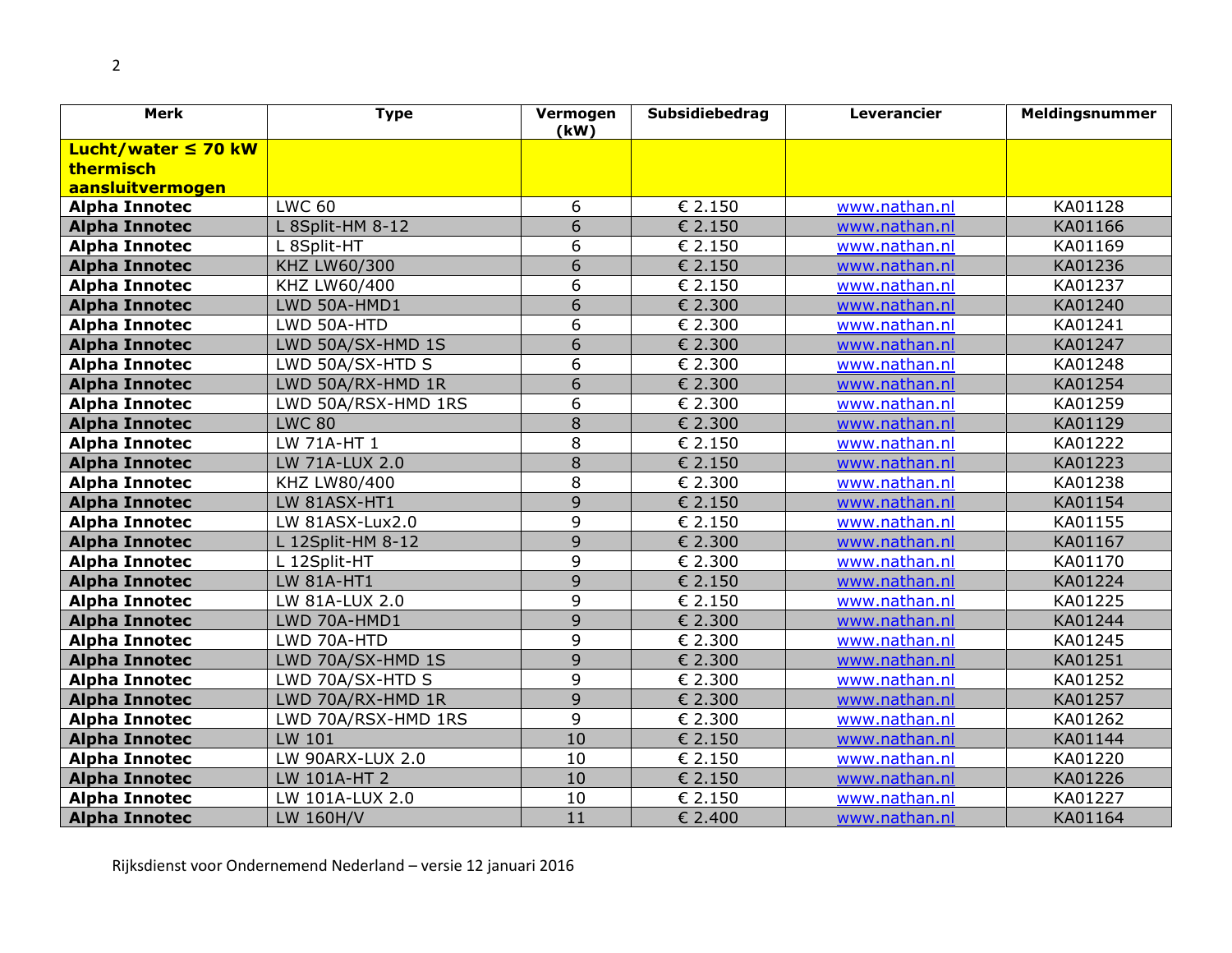| <b>Alpha Innotec</b> | LW 160HL/V           | 11 | € 2.400 | www.nathan.nl | KA01165 |
|----------------------|----------------------|----|---------|---------------|---------|
| <b>Alpha Innotec</b> | LWD 90A-HMD 1        | 11 | € 2.400 | www.nathan.nl | KA01266 |
| <b>Alpha Innotec</b> | LWD 90A-HTD          | 11 | € 2.400 | www.nathan.nl | KA01267 |
| <b>Alpha Innotec</b> | LW 160 H-AV-LUX 2.1  | 11 | € 2.400 | www.nathan.nl | KA01268 |
| <b>Alpha Innotec</b> | <b>LWC 100</b>       | 12 | € 2.350 | www.nathan.nl | KA01131 |
| <b>Alpha Innotec</b> | LWD 5050A-HMD 2      | 12 | € 2.500 | www.nathan.nl | KA01239 |
| <b>Alpha Innotec</b> | LWD 5050A/RX-HMD 2R  | 12 | € 2.500 | www.nathan.nl | KA01253 |
| <b>Alpha Innotec</b> | LW 121               | 13 | € 2.600 | www.nathan.nl | KA01145 |
| <b>Alpha Innotec</b> | L 16Split-HM         | 13 | € 2.600 | www.nathan.nl | KA01168 |
| <b>Alpha Innotec</b> | LW 140ARX-LUX 2.0    | 13 | € 2.600 | www.nathan.nl | KA01221 |
| <b>Alpha Innotec</b> | LW 121A-HT 2         | 13 | € 2.600 | www.nathan.nl | KA01228 |
| <b>Alpha Innotec</b> | LW121A-LUX 2.0       | 13 | € 2.600 | www.nathan.nl | KA01229 |
| <b>Alpha Innotec</b> | LWD5050A/SX-HMD 2    | 13 | € 2.600 | www.nathan.nl | KA01246 |
| <b>Alpha Innotec</b> | LWD5050A/RSX-HMD 2R  | 13 | € 2.600 | www.nathan.nl | KA01258 |
| <b>Alpha Innotec</b> | <b>LWC 120</b>       | 14 | € 2.550 | www.nathan.nl | KA01133 |
| <b>Alpha Innotec</b> | LW 140               | 14 | € 2.700 | www.nathan.nl | KA01146 |
| <b>Alpha Innotec</b> | LW 140 L             | 14 | € 2.700 | www.nathan.nl | KA01147 |
| <b>Alpha Innotec</b> | LW 140A-HT 2         | 14 | € 2.700 | www.nathan.nl | KA01230 |
| <b>Alpha Innotec</b> | LW 140A-LUX 2.0      | 14 | € 2.700 | www.nathan.nl | KA01231 |
| <b>Alpha Innotec</b> | LWD 7050A/RX-HMD 2R  | 14 | € 2.700 | www.nathan.nl | KA01255 |
| <b>Alpha Innotec</b> | LWD 9050A-HMD 2      | 14 | € 2.700 | www.nathan.nl | KA01263 |
| <b>Alpha Innotec</b> | <b>LW 121ASX-HT2</b> | 15 | € 2.650 | www.nathan.nl | KA01156 |
| <b>Alpha Innotec</b> | LW 121ASX-Lux2.0     | 15 | € 2.650 | www.nathan.nl | KA01157 |
| <b>Alpha Innotec</b> | LWD7050A-HMD 2       | 15 | € 2.800 | www.nathan.nl | KA01242 |
| <b>Alpha Innotec</b> | LWD 7050A/SX-HMD 2   | 15 | € 2.800 | www.nathan.nl | KA01249 |
| <b>Alpha Innotec</b> | LWD 7050A/RSX-HMD 2R | 15 | € 2.800 | www.nathan.nl | KA01260 |
| <b>Alpha Innotec</b> | LWD 7070A/SX-HMD 2   | 17 | € 3.000 | www.nathan.nl | KA01250 |
| <b>Alpha Innotec</b> | LWD 7070A/RX-HMD 2R  | 17 | € 3.000 | www.nathan.nl | KA01256 |
| <b>Alpha Innotec</b> | LWD 7070A/RSX-HMD 2R | 17 | € 3.000 | www.nathan.nl | KA01261 |
| <b>Alpha Innotec</b> | LW 150               | 18 | € 2.950 | www.nathan.nl | KA01134 |
| <b>Alpha Innotec</b> | LWD 7070A-HDM 2      | 18 | € 3.100 | www.nathan.nl | KA01243 |
| <b>Alpha Innotec</b> | LW 180               | 20 | € 3.150 | www.nathan.nl | KA01148 |
| <b>Alpha Innotec</b> | LW 180L              | 20 | € 3.150 | www.nathan.nl | KA01149 |
| <b>Alpha Innotec</b> | LW 180A-HT 2         | 20 | € 3.150 | www.nathan.nl | KA01232 |
| <b>Alpha Innotec</b> | LW 180A-LUX 2.0      | 20 | € 3.150 | www.nathan.nl | KA01233 |
| <b>Alpha Innotec</b> | LWD 9070A-HMD 2      | 20 | € 3.300 | www.nathan.nl | KA01264 |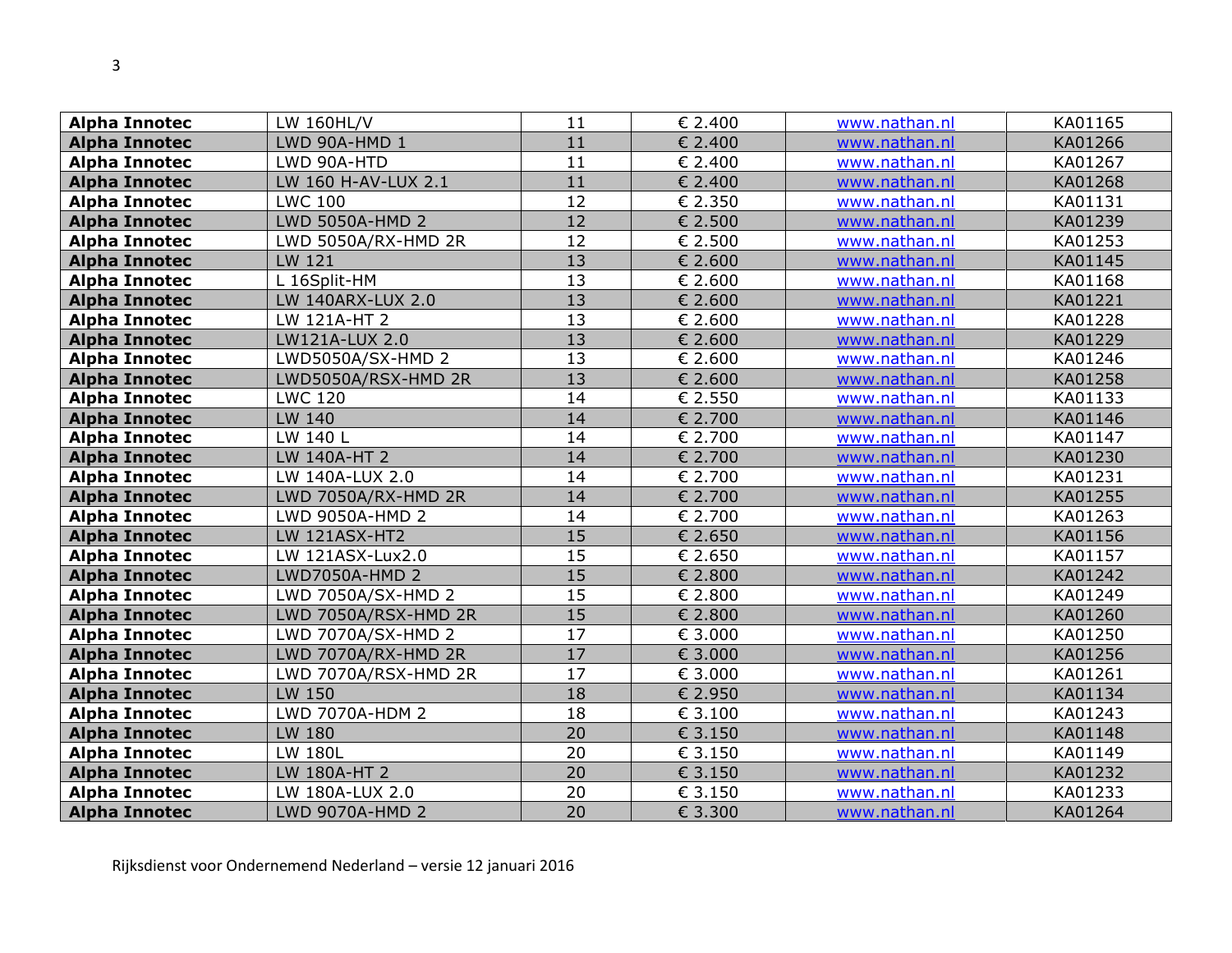| <b>Alpha Innotec</b> | LWD 9090A-HMD 2  | 22              | € 3.500 | www.nathan.nl   | KA01265 |
|----------------------|------------------|-----------------|---------|-----------------|---------|
| <b>Alpha Innotec</b> | LW 251           | 25              | € 3.650 | www.nathan.nl   | KA01150 |
| <b>Alpha Innotec</b> | LW 251L          | 25              | € 3.650 | www.nathan.nl   | KA01151 |
| <b>Alpha Innotec</b> | LW 251A-LUX 2.0  | $\overline{25}$ | € 3.650 | www.nathan.nl   | KA01234 |
| <b>Alpha Innotec</b> | LW 310           | 28              | € 3.950 | www.nathan.nl   | KA01152 |
| <b>Alpha Innotec</b> | <b>LW 310L</b>   | 28              | € 3.950 | www.nathan.nl   | KA01153 |
| <b>Alpha Innotec</b> | LW 310A-LUX2.0   | 28              | € 3.950 | www.nathan.nl   | KA01235 |
| <b>Alpha Innotec</b> | LW 380/1         | 43              | € 5.450 | www.nathan.nl   | KA01135 |
| <b>Alpha Innotec</b> | LW 380L/1        | 43              | € 5.450 | www.nathan.nl   | KA01136 |
|                      | GeniaAir 5/1 AWB |                 |         |                 |         |
| <b>AWB</b>           | 0010016292       | 5               | € 2.300 | www.vaillant.nl | KA01696 |
| <b>Carrier</b>       | 30AWH004H        | 3               | € 2.300 | www.carrier.nl  | KA01299 |
| <b>Carrier</b>       | 30AWH004X        | 3               | € 2.300 | www.carrier.nl  | KA01306 |
| <b>Carrier</b>       | 30AWH006H        | 4               | € 2.300 | www.carrier.nl  | KA01300 |
| <b>Carrier</b>       | 30AWH006X        | $\overline{4}$  | € 2.300 | www.carrier.nl  | KA01307 |
| <b>Carrier</b>       | 30AWH008H        | 5               | € 2.150 | www.carrier.nl  | KA01301 |
| <b>Carrier</b>       | 30AWH008X        | 5               | € 2.150 | www.carrier.nl  | KA01308 |
| <b>Carrier</b>       | 30AWH012H        | 8               | € 2.150 | www.carrier.nl  | KA01302 |
| <b>Carrier</b>       | 30AWH012X        | 8               | € 2.150 | www.carrier.nl  | KA01309 |
| <b>Carrier</b>       | 61AF-014X9       | 8               | € 2.150 | www.carrier.nl  | KA01357 |
| <b>Carrier</b>       | 61AF-014H9       | 8               | € 2.150 | www.carrier.nl  | KA01359 |
| <b>Carrier</b>       | 30AWH012H9       | 9               | € 2.300 | www.carrier.nl  | KA01303 |
| <b>Carrier</b>       | 30AHW015H        | 9               | € 2.300 | www.carrier.nl  | KA01304 |
| <b>Carrier</b>       | 30AWH015H9       | 9               | € 2.300 | www.carrier.nl  | KA01305 |
| <b>Carrier</b>       | 30AWH012X9       | 9               | € 2.300 | www.carrier.nl  | KA01310 |
| <b>Carrier</b>       | 30AHW015X        | 9               | € 2.300 | www.carrier.nl  | KA01311 |
| <b>Carrier</b>       | 30AWH015X9       | 9               | € 2.300 | www.carrier.nl  | KA01312 |
| <b>Carrier</b>       | 30RQ017          | 10              | € 2.000 | www.carrier.nl  | KA01333 |
| <b>Carrier</b>       | 30RQ017-H        | 10              | € 2.000 | www.carrier.nl  | KA01338 |
| <b>Carrier</b>       | 30RQ021          | 12              | € 2.200 | www.carrier.nl  | KA01334 |
| <b>Carrier</b>       | 30RQ021-H        | 12              | € 2.200 | www.carrier.nl  | KA01339 |
| <b>Carrier</b>       | 61AF-019X9       | 12              | € 2.350 | www.carrier.nl  | KA01358 |
| <b>Carrier</b>       | 61AF-019H9       | 12              | € 2.350 | www.carrier.nl  | KA01360 |
| <b>Carrier</b>       | 30PHC090HEE      | 16              | € 2.600 | www.carrier.nl  | KA01313 |
| <b>Carrier</b>       | 30PH090HEE       | 16              | € 2.600 | www.carrier.nl  | KA01314 |
| <b>Carrier</b>       | 30PH090STD       | 17              | € 2.700 | www.carrier.nl  | KA01315 |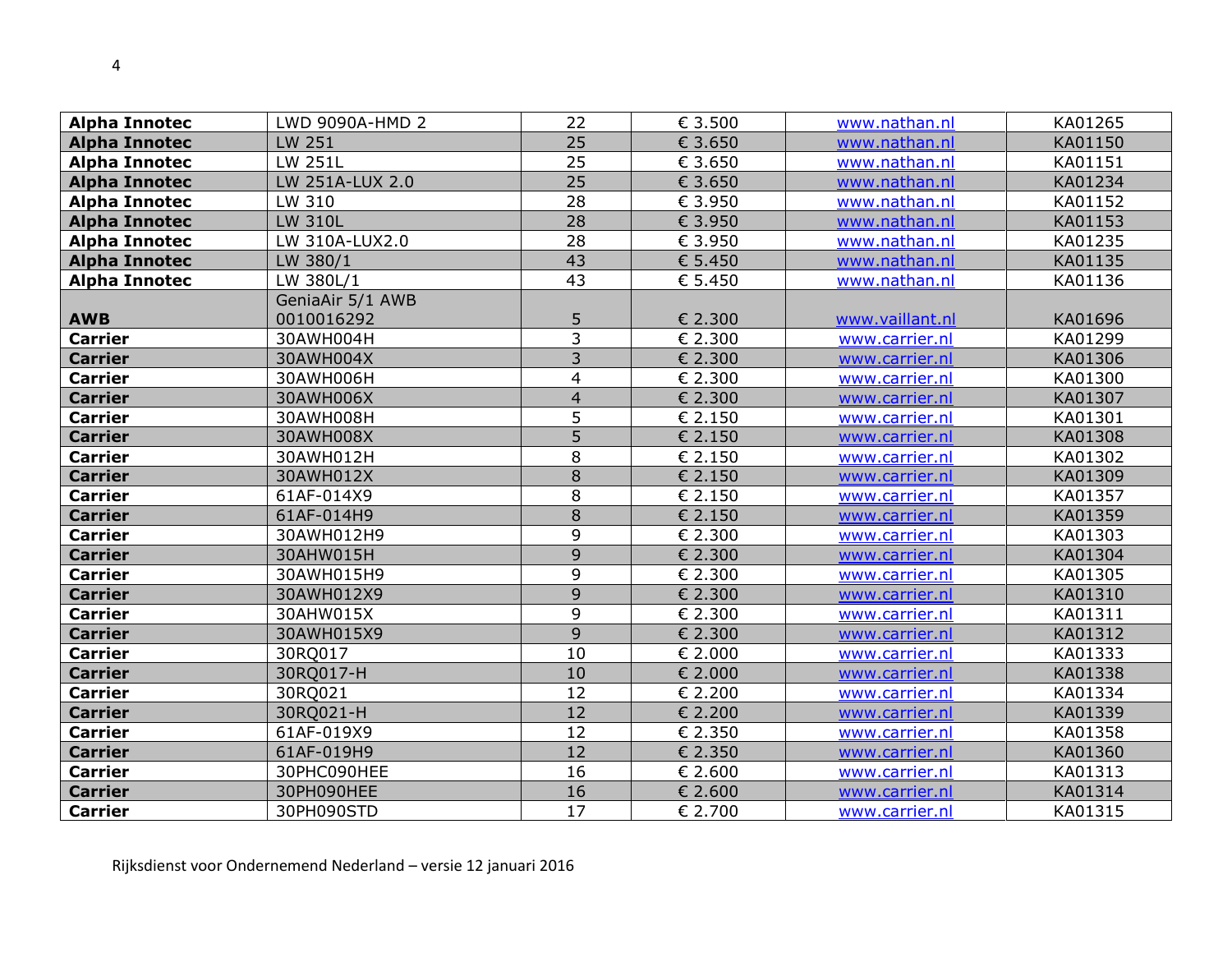| <b>Carrier</b> | 30PHC090STD | 17              | € 2.850 | www.carrier.nl | KA01316 |
|----------------|-------------|-----------------|---------|----------------|---------|
| <b>Carrier</b> | 30PHC100HEE | 18              | € 2.800 | www.carrier.nl | KA01317 |
| <b>Carrier</b> | 30PH100HEE  | 18              | € 2.800 | www.carrier.nl | KA01318 |
| <b>Carrier</b> | 30PH100STD  | 19              | € 2.900 | www.carrier.nl | KA01319 |
| <b>Carrier</b> | 30PHC100STD | 19              | € 2.900 | www.carrier.nl | KA01320 |
| <b>Carrier</b> | 30RQ026     | 19              | € 2.900 | www.carrier.nl | KA01335 |
| <b>Carrier</b> | 30RQ026-H   | 19              | € 2.900 | www.carrier.nl | KA01340 |
| <b>Carrier</b> | 61AF-022    | 19              | € 3.050 | www.carrier.nl | KA01361 |
| <b>Carrier</b> | 30RQ033     | 21              | € 3.100 | www.carrier.nl | KA01336 |
| <b>Carrier</b> | 30RQ033-H   | 21              | € 3.100 | www.carrier.nl | KA01341 |
| <b>Carrier</b> | 30PHC120HEE | 22              | € 3.350 | www.carrier.nl | KA01321 |
| <b>Carrier</b> | 30PH120STD  | 22              | € 3.200 | www.carrier.nl | KA01322 |
| <b>Carrier</b> | 30PHC120STD | 22              | € 3.200 | www.carrier.nl | KA01323 |
| <b>Carrier</b> | 30PH120HEE  | 22              | € 3.350 | www.carrier.nl | KA01324 |
| <b>Carrier</b> | 61AF-030    | 23              | € 3.450 | www.carrier.nl | KA01362 |
| <b>Carrier</b> | 30PHC160STD | 26              | € 3.600 | www.carrier.nl | KA01325 |
| <b>Carrier</b> | 30PH160STD  | $\overline{26}$ | € 3.600 | www.carrier.nl | KA01326 |
| <b>Carrier</b> | 30PHC160HEE | 26              | € 3.750 | www.carrier.nl | KA01327 |
| <b>Carrier</b> | 30RQ040     | 26              | € 3.600 | www.carrier.nl | KA01337 |
| <b>Carrier</b> | 30RQ040-H   | 26              | € 3.600 | www.carrier.nl | KA01342 |
| <b>Carrier</b> | 30PH160HEE  | 27              | € 3.850 | www.carrier.nl | KA01328 |
| <b>Carrier</b> | 30PHC180HEE | 30              | €4.000  | www.carrier.nl | KA01329 |
| <b>Carrier</b> | 61AF-035    | 30              | € 4.150 | www.carrier.nl | KA01363 |
| <b>Carrier</b> | 30PHC180STD | 31              | € 4.100 | www.carrier.nl | KA01330 |
| <b>Carrier</b> | 30PHC180HEE | 31              | €4.100  | www.carrier.nl | KA01331 |
| <b>Carrier</b> | 30PH180HEE  | 31              | € 4.100 | www.carrier.nl | KA01332 |
| <b>Carrier</b> | 30RQS-039A  | 33              | €4.300  | www.carrier.nl | KA01343 |
| <b>Carrier</b> | 30RQSY039A  | 33              | €4.300  | www.carrier.nl | KA01350 |
| <b>Carrier</b> | 30RQS-045A  | 37              | € 4.700 | www.carrier.nl | KA01344 |
| <b>Carrier</b> | 30RQSY045A  | 37              | €4.700  | www.carrier.nl | KA01351 |
| <b>Carrier</b> | 61AF-045    | 41              | € 5.250 | www.carrier.nl | KA01364 |
| <b>Carrier</b> | 30RQS-050A  | 42              | € 5.200 | www.carrier.nl | KA01345 |
| <b>Carrier</b> | 30RQSY050A  | 42              | € 5.200 | www.carrier.nl | KA01352 |
| <b>Carrier</b> | 30RQS-060A  | 51              | € 6.100 | www.carrier.nl | KA01346 |
| <b>Carrier</b> | 30RQSY060A  | 51              | € 6.250 | www.carrier.nl | KA01353 |
| <b>Carrier</b> | 61AF-055    | 51              | € 6.250 | www.carrier.nl | KA01365 |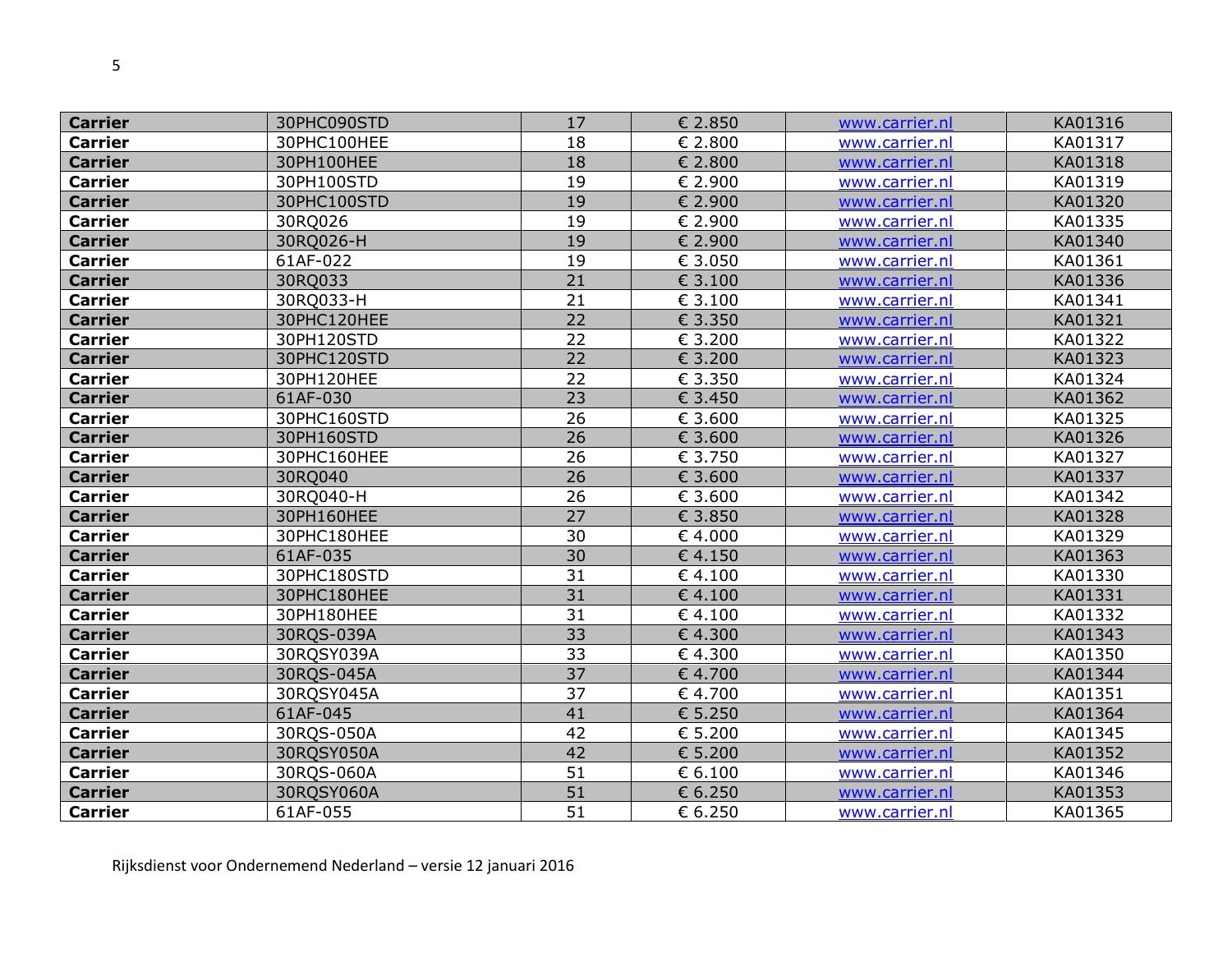| <b>Carrier</b> | 30RQS-070A             | 57             | € 6.700 | www.carrier.nl | KA01347 |
|----------------|------------------------|----------------|---------|----------------|---------|
| <b>Carrier</b> | 30RQSY070A             | 58             | € 6.950 | www.carrier.nl | KA01354 |
| <b>Carrier</b> | 61AF-075               | 58             | € 6.950 | www.carrier.nl | KA01366 |
| <b>Carrier</b> | 30RQS-078A             | 65             | € 7.500 | www.carrier.nl | KA01348 |
| <b>Carrier</b> | 30RQSY078A             | 65             | € 7.500 | www.carrier.nl | KA01355 |
| <b>Carrier</b> | 30RQS-080A             | 66             | € 7.750 | www.carrier.nl | KA01349 |
| <b>Carrier</b> | 30RQSY080A             | 66             | € 7.600 | www.carrier.nl | KA01356 |
| <b>Daikin</b>  | EHBH04C3V + ERLQ004CV3 | 4              | € 2.300 | www.daikin.nl  | KA01384 |
| <b>Daikin</b>  | EHBX04C3V + ERLQ004CV3 | $\overline{4}$ | € 2.300 | www.daikin.nl  | KA01395 |
|                | EHVH04S18CB3V +        |                |         |                |         |
| <b>Daikin</b>  | ERLQ004CV3             | 4              | € 2.300 | www.daikin.nl  | KA01406 |
|                | EHVX04S18CB3V +        |                |         |                |         |
| <b>Daikin</b>  | ERLQ004CV3             | $\overline{4}$ | € 2.300 | www.daikin.nl  | KA01417 |
| <b>Daikin</b>  | EHBH08C3V + ERLQ006CV3 | 6              | € 2.300 | www.daikin.nl  | KA01385 |
| <b>Daikin</b>  | EHBH08C9W + ERLQ006CV3 | 6              | € 2.300 | www.daikin.nl  | KA01390 |
| <b>Daikin</b>  | EHBX08C3V + ERLQ006CV3 | 6              | € 2.300 | www.daikin.nl  | KA01396 |
| <b>Daikin</b>  | EHBX08C9W + ERLQ006CV3 | 6              | € 2.300 | www.daikin.nl  | KA01401 |
|                | EHVH08S18CB3V +        |                |         |                |         |
| <b>Daikin</b>  | ERLQ006CV3             | 6              | € 2.300 | www.daikin.nl  | KA01407 |
|                | EHVH08S26CB9W +        |                |         |                |         |
| <b>Daikin</b>  | ERLQ006CV3             | 6              | € 2.300 | www.daikin.nl  | KA01412 |
|                | EHVX08S18CB3V +        |                |         |                |         |
| <b>Daikin</b>  | ERLQ006CV3             | 6              | € 2.300 | www.daikin.nl  | KA01418 |
|                | EHVX08S26CB9W +        |                |         |                |         |
| <b>Daikin</b>  | ERLQ006CV3             | 6              | € 2.300 | www.daikin.nl  | KA01423 |
| <b>Daikin</b>  | EHBH08C3V + ERLQ008CV3 | 8              | € 2.300 | www.daikin.nl  | KA01386 |
| <b>Daikin</b>  | EHBH08C9W + ERLQ008CV3 | 8              | € 2.300 | www.daikin.nl  | KA01391 |
|                |                        |                |         |                |         |
| <b>Daikin</b>  | EHBX08C3V + ERLQ008CV3 | 8              | € 2.300 | www.daikin.nl  | KA01397 |
| <b>Daikin</b>  | EHBX08C9W + ERLQ008CV3 | $\overline{8}$ | € 2.300 | www.daikin.nl  | KA01402 |
|                | EHVH08S18CB3V +        |                |         |                |         |
| <b>Daikin</b>  | ERLQ008CV3             | 8              | € 2.300 | www.daikin.nl  | KA01408 |
|                | EHVH08S26CB9W +        |                |         |                |         |
| <b>Daikin</b>  | ERLQ008CV3             | 8              | € 2.300 | www.daikin.nl  | KA01413 |
|                | EHVX08S18CB3V +        |                |         |                |         |
| <b>Daikin</b>  | ERLQ008CV3             | 8              | € 2.300 | www.daikin.nl  | KA01419 |
|                |                        |                |         |                |         |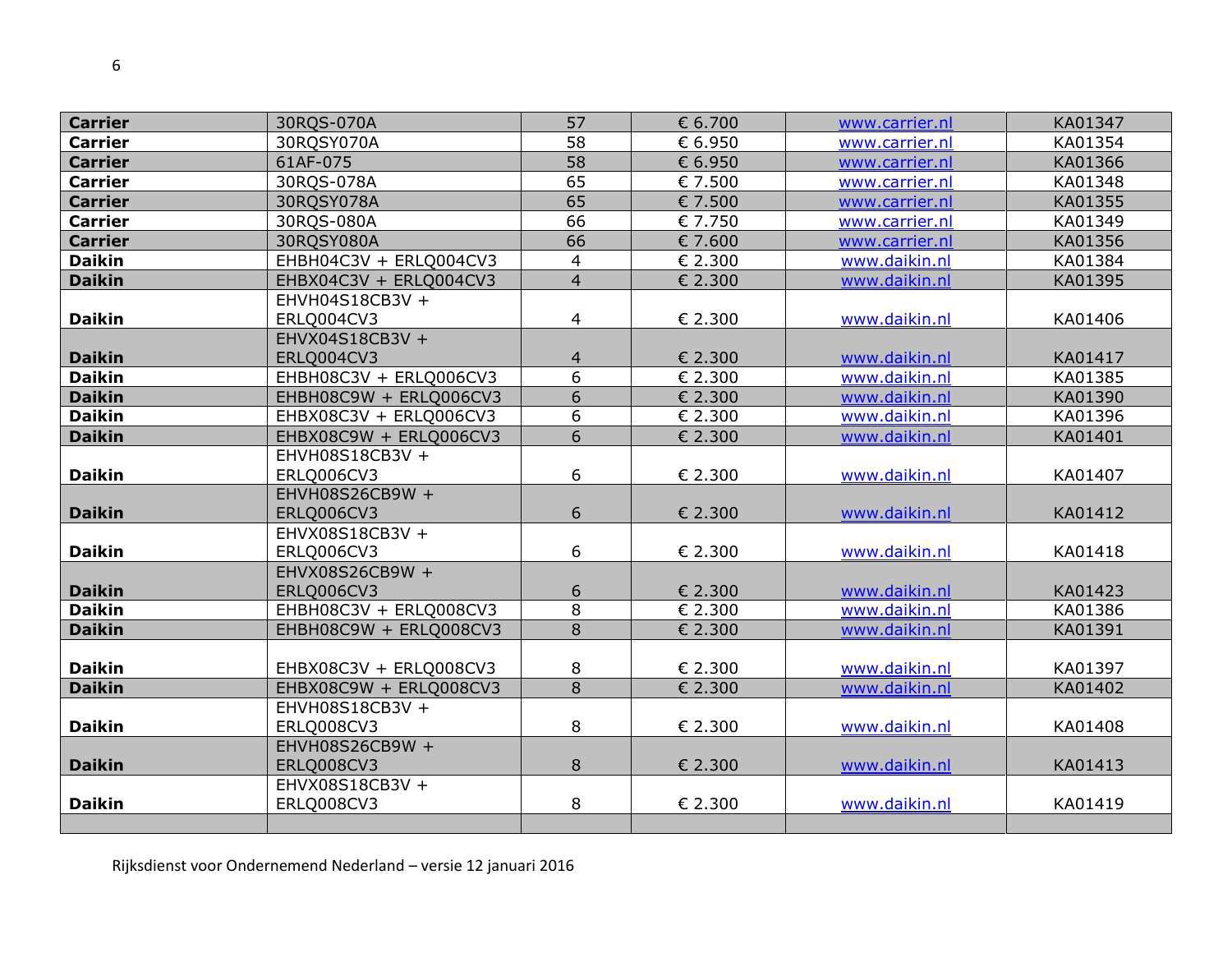| <b>Daikin</b> | EHVX08S26CB9W +         | 8               | € 2.300 | www.daikin.nl | KA01424 |
|---------------|-------------------------|-----------------|---------|---------------|---------|
|               | ERLQ008CV3              |                 |         |               |         |
| <b>Daikin</b> | EHBH16CB3V + ERLQ011CW1 | 11              | € 2.400 | www.daikin.nl | KA01387 |
|               | EHBH16CB9W +            |                 |         |               |         |
| <b>Daikin</b> | ERLQ011CW1              | 11              | € 2.400 | www.daikin.nl | KA01392 |
| <b>Daikin</b> | EHBX16CB3V + ERLQ011CW1 | $\overline{11}$ | € 2.400 | www.daikin.nl | KA01398 |
|               | EHBX16CB9W +            |                 |         |               |         |
| <b>Daikin</b> | ERLQ011CW1              | 11              | € 2.400 | www.daikin.nl | KA01403 |
|               | EHVH16S18C3V +          |                 |         |               |         |
| <b>Daikin</b> | ERLQ011CW1              | 11              | € 2.400 | www.daikin.nl | KA01409 |
|               | EHVH16S26CB9W +         |                 |         |               |         |
| <b>Daikin</b> | ERLQ011CW1              | 11              | € 2.400 | www.daikin.nl | KA01414 |
|               | EHVX16S18C3V +          |                 |         |               |         |
| <b>Daikin</b> | ERLQ011CW1              | 11              | € 2.400 | www.daikin.nl | KA01420 |
|               | EHVX16S26CB9W +         |                 |         |               |         |
| <b>Daikin</b> | ERLQ011CW1              | 11              | € 2.400 | www.daikin.nl | KA01425 |
| <b>Daikin</b> | EHBH16CB3V + ERLQ014CW1 | 14              | € 2.700 | www.daikin.nl | KA01388 |
|               | EHBH16CB9W +            |                 |         |               |         |
| <b>Daikin</b> | ERLQ014CW1              | 14              | € 2.700 | www.daikin.nl | KA01393 |
| <b>Daikin</b> | EHBX16CB3V + ERLQ014CW1 | 14              | € 2.700 | www.daikin.nl | KA01399 |
|               | EHBX16CB9W +            |                 |         |               |         |
| <b>Daikin</b> | ERLQ014CW1              | 14              | € 2.700 | www.daikin.nl | KA01404 |
|               | EHVH16S18C3V +          |                 |         |               |         |
| <b>Daikin</b> | ERLQ014CW1              | 14              | € 2.700 | www.daikin.nl | KA01410 |
|               |                         |                 |         |               |         |
|               | EHVH16S26CB9W +         |                 |         |               |         |
| <b>Daikin</b> | ERLQ014CW1              | 14              | € 2.700 | www.daikin.nl | KA01415 |
|               | EHVX16S18C3V +          |                 |         |               |         |
| <b>Daikin</b> | ERLQ014CW1              | 14              | € 2.700 | www.daikin.nl | KA01421 |
|               | EHVX16S26CB9W +         |                 |         |               |         |
| <b>Daikin</b> | ERLQ014CW1              | 14              | € 2.700 | www.daikin.nl | KA01426 |
| <b>Daikin</b> | EHBH16CB3V + ERLQ016CW1 | 16              | € 2.900 | www.daikin.nl | KA01389 |
|               | EHBH16CB9W +            |                 |         |               |         |
| <b>Daikin</b> | ERLQ016CW1              | 16              | € 2.900 | www.daikin.nl | KA01394 |
| <b>Daikin</b> | EHBX16CB3V + ERLQ016CW1 | 16              | € 2.900 | www.daikin.nl | KA01400 |
|               | EHBX16CB9W +            |                 |         |               |         |
| <b>Daikin</b> | ERLQ016CW1              | 16              | € 2.900 | www.daikin.nl | KA01405 |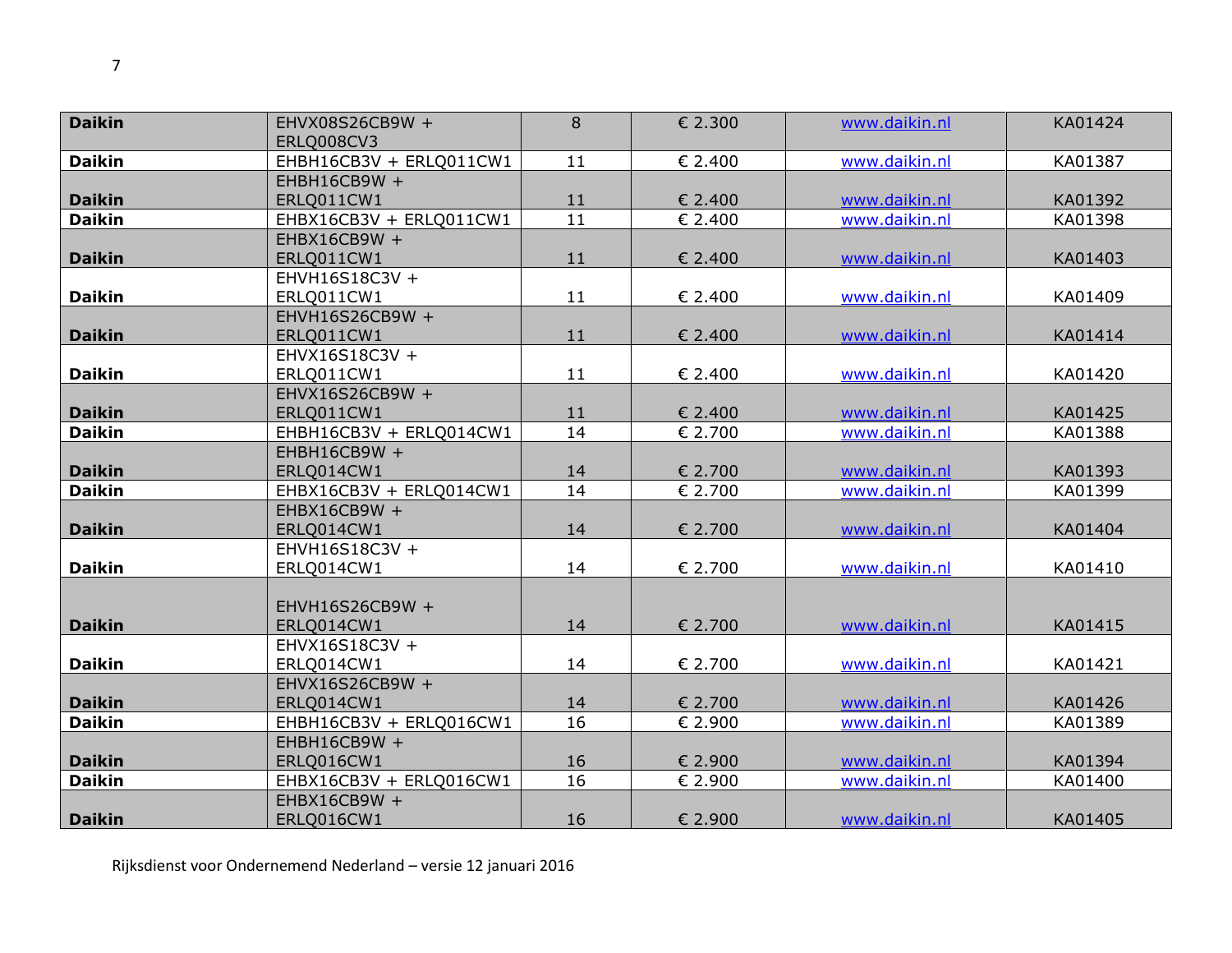|                            | EHVH16S18C3V +              |                |         |                   |         |
|----------------------------|-----------------------------|----------------|---------|-------------------|---------|
| <b>Daikin</b>              | ERLQ016CW1                  | 16             | € 2.900 | www.daikin.nl     | KA01411 |
|                            | EHVH16S26CB9W +             |                |         |                   |         |
| <b>Daikin</b>              | ERLQ016CW1                  | 16             | € 2.900 | www.daikin.nl     | KA01416 |
|                            | EHVX16S18C3V +              |                |         |                   |         |
| <b>Daikin</b>              | ERLQ016CW1                  | 16             | € 2.900 | www.daikin.nl     | KA01422 |
|                            | EHVX16S26CB9W +             |                |         |                   |         |
| <b>Daikin</b>              | ERLQ016CW1                  | 16             | € 2.900 | www.daikin.nl     | KA01427 |
|                            | All - E Ecolution Combi50 + |                |         |                   |         |
| <b>Inventum</b>            | 80L boiler                  | 4              | € 2.300 | www.inventum.com  | KA01702 |
| Inventum                   | All - E Ecolution Solo      | $\overline{4}$ | € 2.300 | www.inventum.com  | KA01703 |
|                            | All - E Ecolution Combi50 + |                |         |                   |         |
| Inventum                   | 80L boiler                  | 6              | € 2.150 | www.inventum.com  | KA01704 |
| Inventum                   | All - E Ecolution Solo      | $\overline{6}$ | € 2.150 | www.inventum.com  | KA01705 |
|                            | All - E Ecolution Combi50 + |                |         |                   |         |
| Inventum                   | 80L boiler                  | 8              | € 2.000 | www.inventum.com  | KA01706 |
| <b>Inventum</b>            | All - E Ecolution Solo      | $\overline{8}$ | € 2.000 | www.inventum.com  | KA01707 |
| <b>Mastertherm</b>         | BA22i                       | 5              | € 2.300 | www.geoholland.nl | KA00085 |
| <b>Mastertherm</b>         | <b>BA26I</b>                | $\overline{8}$ | € 2.300 | www.geoholland.nl | KA00086 |
| <b>Mastertherm</b>         | BA30I                       | 8              | € 2.300 | www.geoholland.nl | KA00087 |
| <b>Mastertherm</b>         | <b>BA45I</b>                | 14             | € 2.700 | www.geoholland.nl | KA00088 |
| <b>Mitsubishi Electric</b> | PC(R)45V                    | 5              | € 2.300 | www.alklima.nl    | KA01096 |
| <b>Mitsubishi Electric</b> | $PC(R)$ 50V                 | $\overline{5}$ | € 2.300 | www.alklima.nl    | KA01097 |
| Mitsubishi Electric        | <b>PM50V</b>                | $\overline{5}$ | € 2.300 | www.alklima.nl    | KA01104 |
| <b>Mitsubishi Electric</b> | <b>PH(R)45V</b>             | $\overline{5}$ | € 2.300 | www.alklima.nl    | KA01106 |
| <b>Mitsubishi Electric</b> | <b>PH(R)50V</b>             | 5              | € 2.300 | www.alklima.nl    | KA01107 |
| <b>Mitsubishi Electric</b> | PHM50V                      | 5              | € 2.300 | www.alklima.nl    | KA01117 |
| <b>Mitsubishi Electric</b> | $PC(R)$ 75V                 | 8              | € 2.300 | www.alklima.nl    | KA01098 |
| <b>Mitsubishi Electric</b> | ZC(R)80V                    | $\overline{8}$ | € 2.300 | www.alklima.nl    | KA01101 |
| <b>Mitsubishi Electric</b> | <b>PH(R)75V</b>             | 8              | € 2.300 | www.alklima.nl    | KA01108 |
| <b>Mitsubishi Electric</b> | <b>ZH(R)80V</b>             | $\overline{8}$ | € 2.300 | www.alklima.nl    | KA01113 |
| <b>Mitsubishi Electric</b> | PCM85V                      | 9              | € 2.300 | www.alklima.nl    | KA01105 |
| <b>Mitsubishi Electric</b> | PHM85V                      | $\overline{9}$ | € 2.300 | www.alklima.nl    | KA01118 |
| <b>Mitsubishi Electric</b> | PC(R)100Y                   | 10             | € 2.300 | www.alklima.nl    | KA01099 |
| <b>Mitsubishi Electric</b> | PH(R)100Y                   | 10             | € 2.300 | www.alklima.nl    | KA01109 |
| Mitsubishi Electric        | ZC(R)112Y                   | 11             | € 2.400 | www.alklima.nl    | KA01102 |
| <b>Mitsubishi Electric</b> | ZH(R)112Y                   | 11             | € 2.400 | www.alklima.nl    | KA01114 |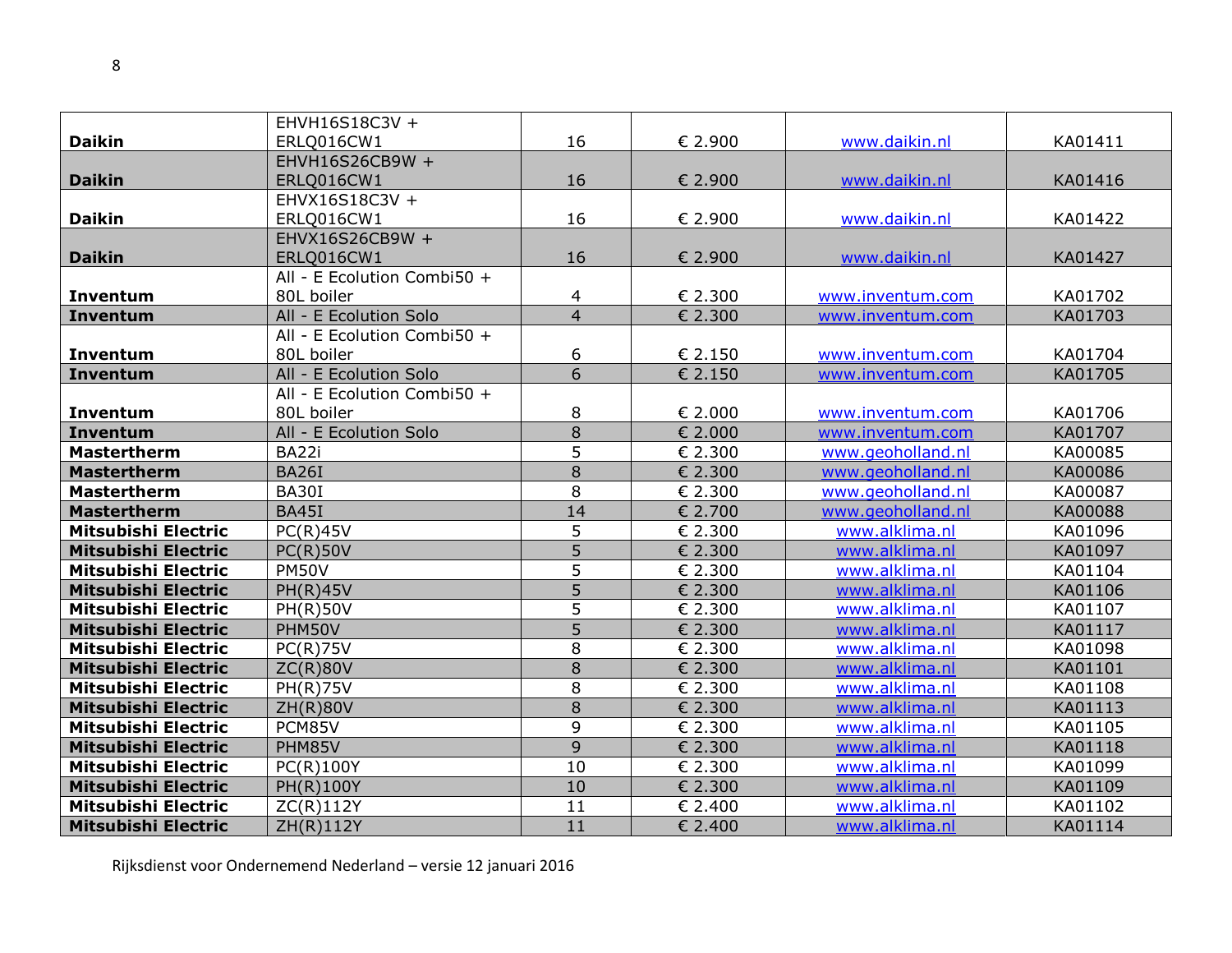| <b>Mitsubishi Electric</b> | <b>ZHM112Y</b>              | 11              | € 2.400 | www.alklima.nl          | KA01119 |
|----------------------------|-----------------------------|-----------------|---------|-------------------------|---------|
| <b>Mitsubishi Electric</b> | PC(R)120Y                   | 12              | € 2.500 | www.alklima.nl          | KA01100 |
| <b>Mitsubishi Electric</b> | PH(R)120Y                   | 12              | € 2.500 | www.alklima.nl          | KA01110 |
| <b>Mitsubishi Electric</b> | ZC(R)140Y                   | 14              | € 2.700 | www.alklima.nl          | KA01103 |
| Mitsubishi Electric        | ZH(R)140Y                   | 14              | € 2.700 | www.alklima.nl          | KA01115 |
| <b>Mitsubishi Electric</b> | <b>ZHM140Y</b>              | 14              | € 2.700 | www.alklima.nl          | KA01120 |
| <b>Mitsubishi Electric</b> | PH(R)160Y                   | 16              | € 2.900 | www.alklima.nl          | KA01111 |
| <b>Mitsubishi Electric</b> | PH(R)200Y                   | $\overline{20}$ | € 3.300 | www.alklima.nl          | KA01112 |
| <b>Mitsubishi Electric</b> | ZH(R)230Y                   | 23              | € 3.600 | www.alklima.nl          | KA01116 |
| <b>NIBE</b>                | F2030-7                     | $\overline{7}$  | € 2.300 | www.nibenl.eu           | KA01475 |
| <b>NIBE</b>                | F2040-8                     | 8               | € 2.300 | www.nibenl.eu           | KA01472 |
| <b>NIBE</b>                | AMS10-8                     | $\overline{8}$  | € 2.300 | www.nibenl.eu           | KA01479 |
| <b>NIBE</b>                | F2030-9                     | 9               | € 2.300 | www.nibenl.eu           | KA01476 |
| <b>NIBE</b>                | F2040-12                    | 12              | € 2.500 | www.nibenl.eu           | KA01473 |
| <b>NIBE</b>                | AMS10-12                    | 12              | € 2.500 | www.nibenl.eu           | KA01480 |
| <b>NIBE</b>                | F2300-14                    | 14              | € 2.700 | www.nibenl.eu           | KA01477 |
| <b>NIBE</b>                | F2040-16                    | 16              | € 2.900 | www.nibenl.eu           | KA01474 |
| <b>NIBE</b>                | AMS10-16                    | 16              | € 2.900 | www.nibenl.eu           | KA01481 |
| <b>NIBE</b>                | F2300-20                    | 20              | € 3.300 | www.nibenl.eu           | KA01478 |
|                            | All-in-one High performance |                 |         |                         |         |
| <b>Panasonic</b>           | KIT-ADC3GE5                 | 3               | € 2.300 | www.aircon.panasonic.eu | KA01489 |
|                            |                             |                 |         |                         |         |
|                            | High performance KIT-       |                 |         |                         |         |
| Panasonic                  | WC03H3E5                    | 3               | € 2.300 | www.aircon.panasonic.eu | KA01503 |
|                            | All-in-one High performance |                 |         |                         |         |
| <b>Panasonic</b>           | KIT-ADC5GE5                 | 5               | € 2.300 | www.aircon.panasonic.eu | KA01490 |
|                            | High performance KIT-       |                 |         |                         |         |
| <b>Panasonic</b>           | WC05H3E5                    | 5               | € 2.300 | www.aircon.panasonic.eu | KA01504 |
|                            |                             |                 |         |                         |         |
|                            | Monobloc high performance   |                 |         |                         |         |
| <b>Panasonic</b>           | WH-MDC05F3E5                | 5               | € 2.300 | www.aircon.panasonic.eu | KA01523 |
|                            | Monobloc high performance   |                 |         |                         |         |
| Panasonic                  | WH-MDF06E3E5                | 6               | € 2.300 | www.aircon.panasonic.eu | KA01521 |
|                            | Monobloc high performance   |                 |         |                         |         |
| <b>Panasonic</b>           | WH-MDC06G3E5                | 6               | € 2.300 | www.aircon.panasonic.eu | KA01524 |
|                            | All-in-one High performance | $\overline{7}$  |         |                         |         |
| <b>Panasonic</b>           | KIT-ADC7GE5                 |                 | € 2.300 | www.aircon.panasonic.eu | KA01491 |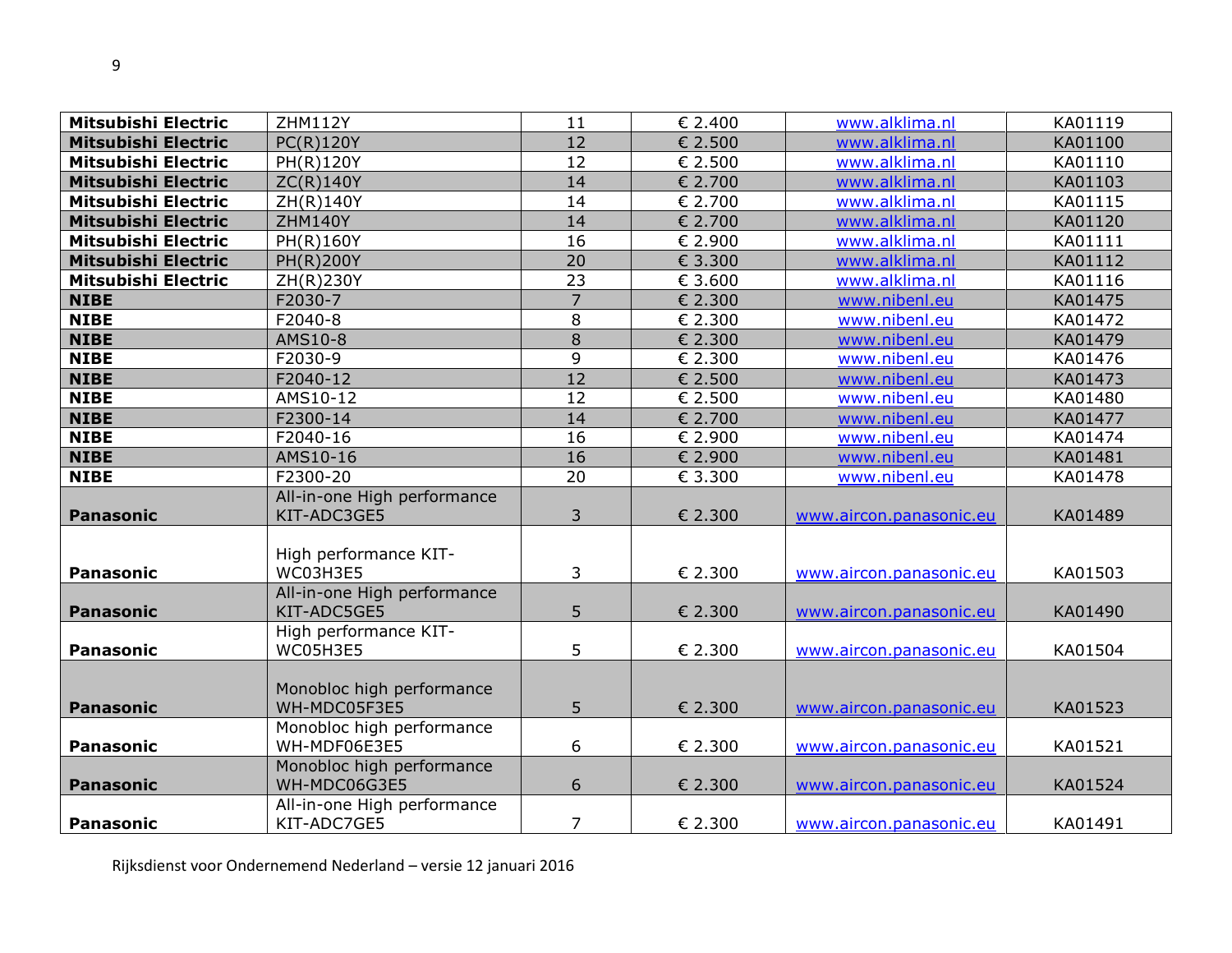|                  | High performance KIT-       |                |         |                         |         |
|------------------|-----------------------------|----------------|---------|-------------------------|---------|
| <b>Panasonic</b> | WC07F3E5                    | $\overline{7}$ | € 2.300 | www.aircon.panasonic.eu | KA01505 |
|                  | All-in-one High performance |                |         |                         |         |
| <b>Panasonic</b> | KIT-ADC9GE5                 | 9              | € 2.300 | www.aircon.panasonic.eu | KA01492 |
|                  | All-in-one High performance |                |         |                         |         |
| <b>Panasonic</b> | KIT-ADC9GE8                 | 9              | € 2.300 | www.aircon.panasonic.eu | KA01495 |
|                  | All-in-one T-CAP KIT-       |                |         |                         |         |
| <b>Panasonic</b> | AXC9GE5                     | 9              | € 2.300 | www.aircon.panasonic.eu | KA01498 |
|                  | All-in-one T-CAP KIT-       |                |         |                         |         |
| <b>Panasonic</b> | AXC9GE8                     | 9              | € 2.300 | www.aircon.panasonic.eu | KA01500 |
|                  | High performance KIT-       |                |         |                         |         |
| <b>Panasonic</b> | WC09F3E5                    | 9              | € 2.300 | www.aircon.panasonic.eu | KA01506 |
|                  | High performance KIT-       |                |         |                         |         |
| <b>Panasonic</b> | WC09F3E8                    | 9              | € 2.300 | www.aircon.panasonic.eu | KA01509 |
| <b>Panasonic</b> | T-CAP KIT-WXC9F3E5          | 9              | € 2.300 | www.aircon.panasonic.eu | KA01512 |
| <b>Panasonic</b> | T-CAP KIT-WXC9F3E8          | 9              | € 2.300 | www.aircon.panasonic.eu | KA01514 |
|                  | HIGH TEMPERATURE KIT-       |                |         |                         |         |
| <b>Panasonic</b> | WHF9F3E5                    | 9              | € 2.300 | www.aircon.panasonic.eu | KA01517 |
|                  | HIGH TEMPERATURE KIT-       |                |         |                         |         |
| <b>Panasonic</b> | WHF9F3E8                    | 9              | € 2.300 | www.aircon.panasonic.eu | KA01519 |
|                  | Monobloc high performance   |                |         |                         |         |
| <b>Panasonic</b> | WH-MDF09E3E5                | 9              | € 2.300 | www.aircon.panasonic.eu | KA01522 |
|                  | Monobloc high performance   |                |         |                         |         |
| <b>Panasonic</b> | WH-MDC09G3E5                | 9              | € 2.300 | www.aircon.panasonic.eu | KA01525 |
|                  | Monobloc T-CAP WH-          |                |         |                         |         |
| <b>Panasonic</b> | MXC09G3E5                   | 9              | € 2.300 | www.aircon.panasonic.eu | KA01528 |
|                  | Monobloc T-CAP WH-          |                |         |                         |         |
| <b>Panasonic</b> | MXC09G3E8                   | 9              | € 2.300 | www.aircon.panasonic.eu | KA01530 |
|                  |                             |                |         |                         |         |
|                  | Monobloc high temperature   |                |         |                         |         |
| <b>Panasonic</b> | WH-MHF09G3E5                | 9              | € 2.300 | www.aircon.panasonic.eu | KA01533 |
|                  | Monobloc high temperature   |                |         |                         |         |
| <b>Panasonic</b> | WH-MHF09G3E8                | 9              | € 2.300 | www.aircon.panasonic.eu | KA01535 |
|                  | All-in-one High performance |                |         |                         |         |
| <b>Panasonic</b> | KIT-ADC12GE5                | 12             | € 2.500 | www.aircon.panasonic.eu | KA01493 |
|                  | All-in-one High performance |                |         |                         |         |
| <b>Panasonic</b> | KIT-ADC12GE8                | 12             | € 2.500 | www.aircon.panasonic.eu | KA01496 |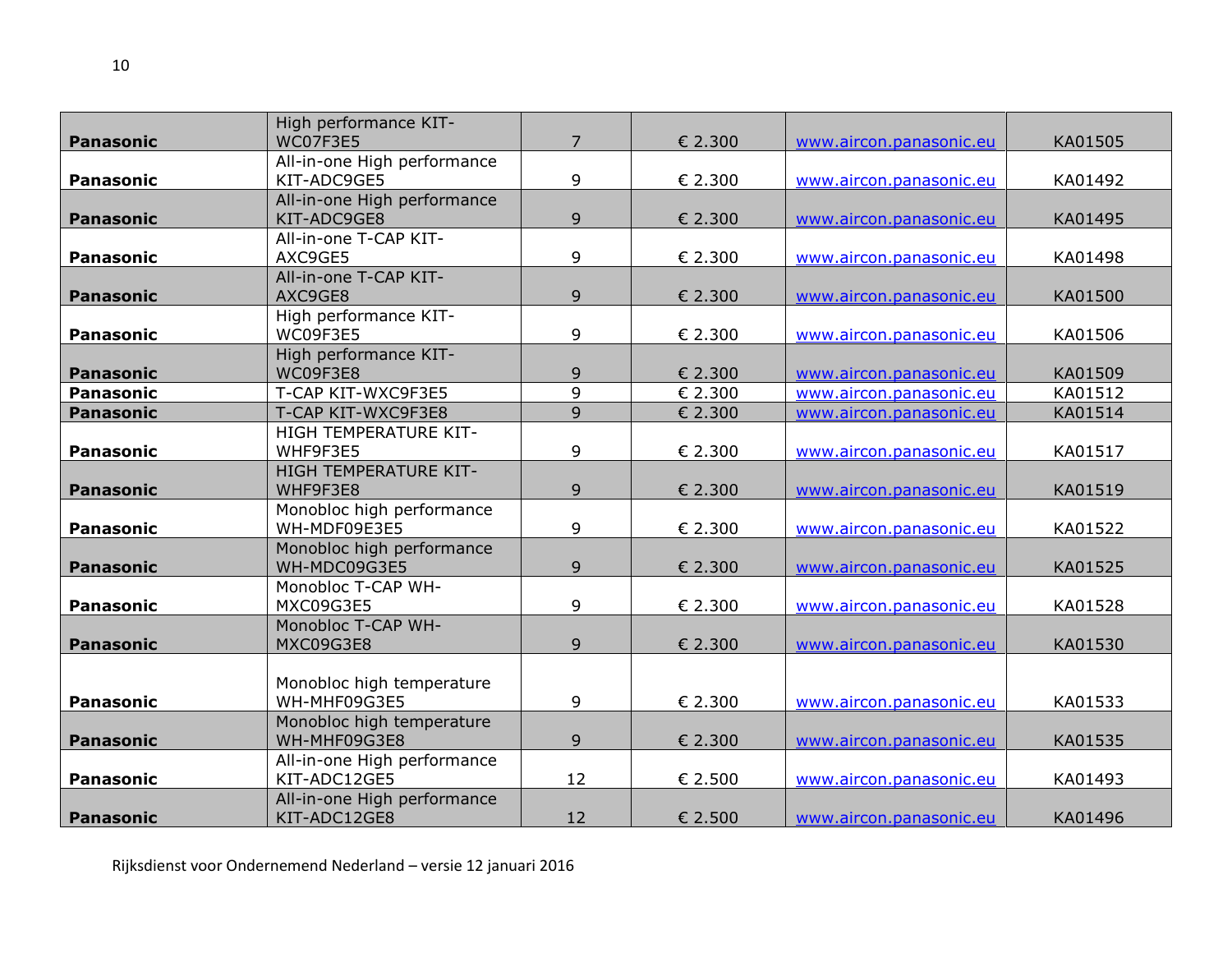|                  | All-in-one T-CAP KIT-                     |                 |         |                         |         |
|------------------|-------------------------------------------|-----------------|---------|-------------------------|---------|
| <b>Panasonic</b> | AXC12GE5                                  | 12              | € 2.500 | www.aircon.panasonic.eu | KA01499 |
|                  | All-in-one T-CAP KIT-                     |                 |         |                         |         |
| <b>Panasonic</b> | AXC12GE8                                  | 12              | € 2.500 | www.aircon.panasonic.eu | KA01501 |
|                  | High performance KIT-                     |                 |         |                         |         |
| <b>Panasonic</b> | <b>WC12F6E5</b>                           | 12              | € 2.500 | www.aircon.panasonic.eu | KA01507 |
|                  | High performance KIT-                     |                 |         |                         |         |
| <b>Panasonic</b> | <b>WC12F9E8</b>                           | 12              | € 2.500 | www.aircon.panasonic.eu | KA01510 |
| <b>Panasonic</b> | T-CAP KIT-WXC12F6E5                       | 12              | € 2.500 | www.aircon.panasonic.eu | KA01513 |
| <b>Panasonic</b> | T-CAP KIT-WXC12F9E8                       | $\overline{12}$ | € 2.500 | www.aircon.panasonic.eu | KA01515 |
|                  | HIGH TEMPERATURE KIT-                     |                 |         |                         |         |
| <b>Panasonic</b> | WHF12F6E5                                 | 12              | € 2.500 | www.aircon.panasonic.eu | KA01518 |
|                  | HIGH TEMPERATURE KIT-                     |                 |         |                         |         |
| <b>Panasonic</b> | WHF12F9E8                                 | 12              | € 2.500 | www.aircon.panasonic.eu | KA01520 |
|                  | Monobloc high performance                 |                 |         |                         |         |
| <b>Panasonic</b> | WH-MDC12G6E5                              | 12              | € 2.500 | www.aircon.panasonic.eu | KA01526 |
|                  | Monobloc T-CAP WH-                        |                 |         |                         |         |
| <b>Panasonic</b> | <b>MXC12G6E5</b>                          | 12              | € 2.500 | www.aircon.panasonic.eu | KA01529 |
|                  | Monobloc T-CAP WH-<br>MXC12G9E8           |                 |         |                         |         |
| <b>Panasonic</b> |                                           | 12              | € 2.500 | www.aircon.panasonic.eu | KA01531 |
| <b>Panasonic</b> | Monobloc high temperature<br>WH-MHF12G6E5 | 12              | € 2.500 | www.aircon.panasonic.eu | KA01534 |
|                  | Monobloc high temperature                 |                 |         |                         |         |
| <b>Panasonic</b> | WH-MHF12G9E8                              | 12              | € 2.500 | www.aircon.panasonic.eu | KA01536 |
|                  | All-in-one High performance               |                 |         |                         |         |
| <b>Panasonic</b> | KIT-ADC16GE5                              | 16              | € 2.900 | www.aircon.panasonic.eu | KA01494 |
|                  | All-in-one High performance               |                 |         |                         |         |
| <b>Panasonic</b> | KIT-ADC16GE8                              | 16              | € 2.900 | www.aircon.panasonic.eu | KA01497 |
|                  |                                           |                 |         |                         |         |
|                  | All-in-one T-CAP KIT-                     |                 |         |                         |         |
| <b>Panasonic</b> | AXC16GE8                                  | 16              | € 2.900 | www.aircon.panasonic.eu | KA01502 |
|                  | High performance KIT-                     |                 |         |                         |         |
| <b>Panasonic</b> | <b>WC16F6E5</b>                           | 16              | € 2.900 | www.aircon.panasonic.eu | KA01508 |
|                  | High performance KIT-                     |                 |         |                         |         |
| <b>Panasonic</b> | <b>WC16F9E8</b>                           | 16              | € 2.900 | www.aircon.panasonic.eu | KA01511 |
| <b>Panasonic</b> | T-CAP KIT-WXC16F9E8                       | 16              | € 2.900 | www.aircon.panasonic.eu | KA01516 |
|                  |                                           |                 |         |                         |         |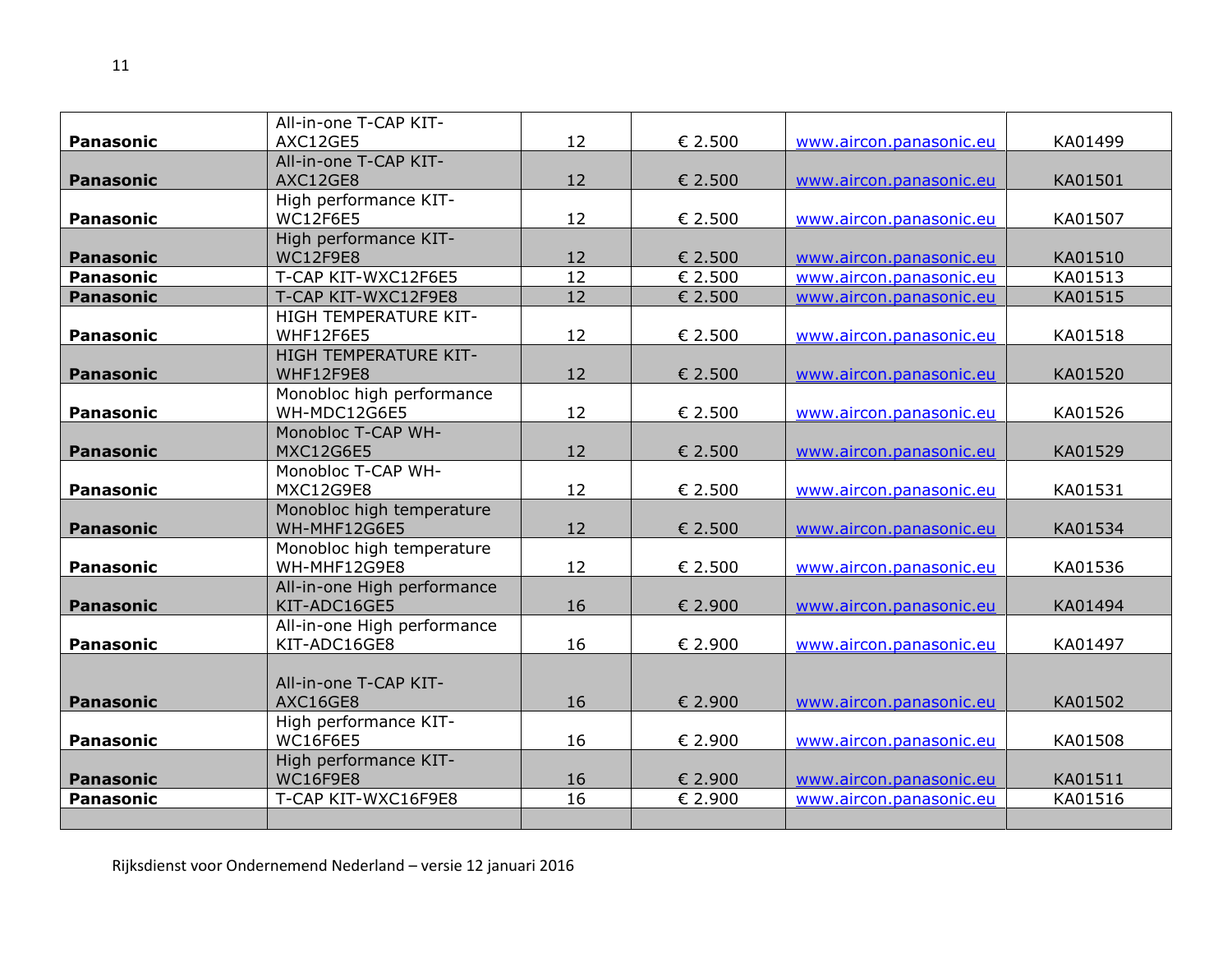| <b>Panasonic</b>      | Monobloc high performance          | 16             | € 2.900 | www.aircon.panasonic.eu | KA01527 |
|-----------------------|------------------------------------|----------------|---------|-------------------------|---------|
|                       | WH-MDC16G6E5<br>Monobloc T-CAP WH- |                |         |                         |         |
| <b>Panasonic</b>      | MXC16G9E8                          | 16             | € 2.900 | www.aircon.panasonic.eu | KA01532 |
| <b>Robur</b>          | <b>GAHP A</b>                      | 37             | € 5.000 | www.techneco.nl         | KA01056 |
| <b>Robur</b>          | <b>GAHP AR</b>                     | 37             | € 5.000 | www.techneco.nl         | KA01057 |
| <b>Stiebel-Eltron</b> | LWZ 304 Integral 233897            | $\overline{4}$ | € 2.150 | www.stiebel-eltron.nl   | KA01635 |
| <b>Stiebel-Eltron</b> | LWZ 304 Trend 233254               | 4              | € 2.150 | www.stiebel-eltron.nl   | KA01636 |
| <b>Stiebel-Eltron</b> | LWZ 304 Sol 230143                 | $\overline{4}$ | € 2.150 | www.stiebel-eltron.nl   | KA01638 |
| <b>Stiebel-Eltron</b> | LWZ 504 233514                     | 5              | € 2.150 | www.stiebel-eltron.nl   | KA01640 |
| <b>Stiebel-Eltron</b> | WPL 15 IKS-2 231886                | 6              | € 2.300 | www.stiebel-eltron.nl   | KA01550 |
| <b>Stiebel-Eltron</b> | LWZ 404 Trend 233255               | 6              | € 2.150 | www.stiebel-eltron.nl   | KA01637 |
| <b>Stiebel-Eltron</b> | LWZ 404 Sol 230144                 | 6              | € 2.150 | www.stiebel-eltron.nl   | KA01639 |
| <b>Stiebel-Eltron</b> | WPL 15 ACS 234759                  | $\overline{7}$ | € 2.300 | www.stiebel-eltron.nl   | KA01549 |
| <b>Stiebel-Eltron</b> | WPL 15 IS-2 231888                 | $\overline{7}$ | € 2.300 | www.stiebel-eltron.nl   | KA01551 |
| <b>Stiebel-Eltron</b> | WPL 10 AC 230236                   | 8              | € 2.150 | www.stiebel-eltron.nl   | KA01546 |
| <b>Stiebel-Eltron</b> | WPL 10 I 220811                    | $\,8\,$        | € 2.150 | www.stiebel-eltron.nl   | KA01547 |
| <b>Stiebel-Eltron</b> | WPL 10 IK 3 234655                 | 8              | € 2.150 | www.stiebel-eltron.nl   | KA01548 |
| <b>Stiebel-Eltron</b> | WPL 13 Cool 223400                 | 10             | € 2.150 | www.stiebel-eltron.nl   | KA01555 |
| <b>Stiebel-Eltron</b> | WPL 13 E 227756                    | 10             | € 2.150 | www.stiebel-eltron.nl   | KA01558 |
| <b>Stiebel-Eltron</b> | WPL 25 I-2 231889                  | 12             | € 2.500 | www.stiebel-eltron.nl   | KA01553 |
| <b>Stiebel-Eltron</b> | WPL 25 IK-2 231887                 | 12             | € 2.500 | www.stiebel-eltron.nl   | KA01554 |
| <b>Stiebel-Eltron</b> | WPL 18 Cool 223401                 | 13             | € 2.600 | www.stiebel-eltron.nl   | KA01556 |
| <b>Stiebel-Eltron</b> | WPL 18 E 227757                    | 13             | € 2.600 | www.stiebel-eltron.nl   | KA01559 |
| <b>Stiebel-Eltron</b> | WPL 25 AC 234760                   | 14             | € 2.700 | www.stiebel-eltron.nl   | KA01552 |
| <b>Stiebel-Eltron</b> | WPL 33 HT 229938                   | 15             | € 2.650 | www.stiebel-eltron.nl   | KA01561 |
| <b>Stiebel-Eltron</b> | WPL 23 Cool 223402                 | 18             | € 3.100 | www.stiebel-eltron.nl   | KA01557 |
| <b>Stiebel-Eltron</b> | WPL 23 E 227758                    | 19             | € 3.200 | www.stiebel-eltron.nl   | KA01560 |
| <b>Stiebel-Eltron</b> | WPL 34 228835                      | 20             | € 3.150 | www.stiebel-eltron.nl   | KA01562 |
| <b>Stiebel-Eltron</b> | WPL 34 A SR 232124                 | 20             | € 3.150 | www.stiebel-eltron.nl   | KA01565 |
| <b>Stiebel-Eltron</b> | WPL 47 228836                      | 27             | € 4.000 | www.stiebel-eltron.nl   | KA01563 |
| <b>Stiebel-Eltron</b> | WPL 47 A SR 232125                 | 27             | €4.000  | www.stiebel-eltron.nl   | KA01566 |
| <b>Stiebel-Eltron</b> | WPL 57 228837                      | 30             | € 4.150 | www.stiebel-eltron.nl   | KA01564 |
| <b>Stiebel-Eltron</b> | WPL 57 A SR 232126                 | 31             | €4.250  | www.stiebel-eltron.nl   | KA01567 |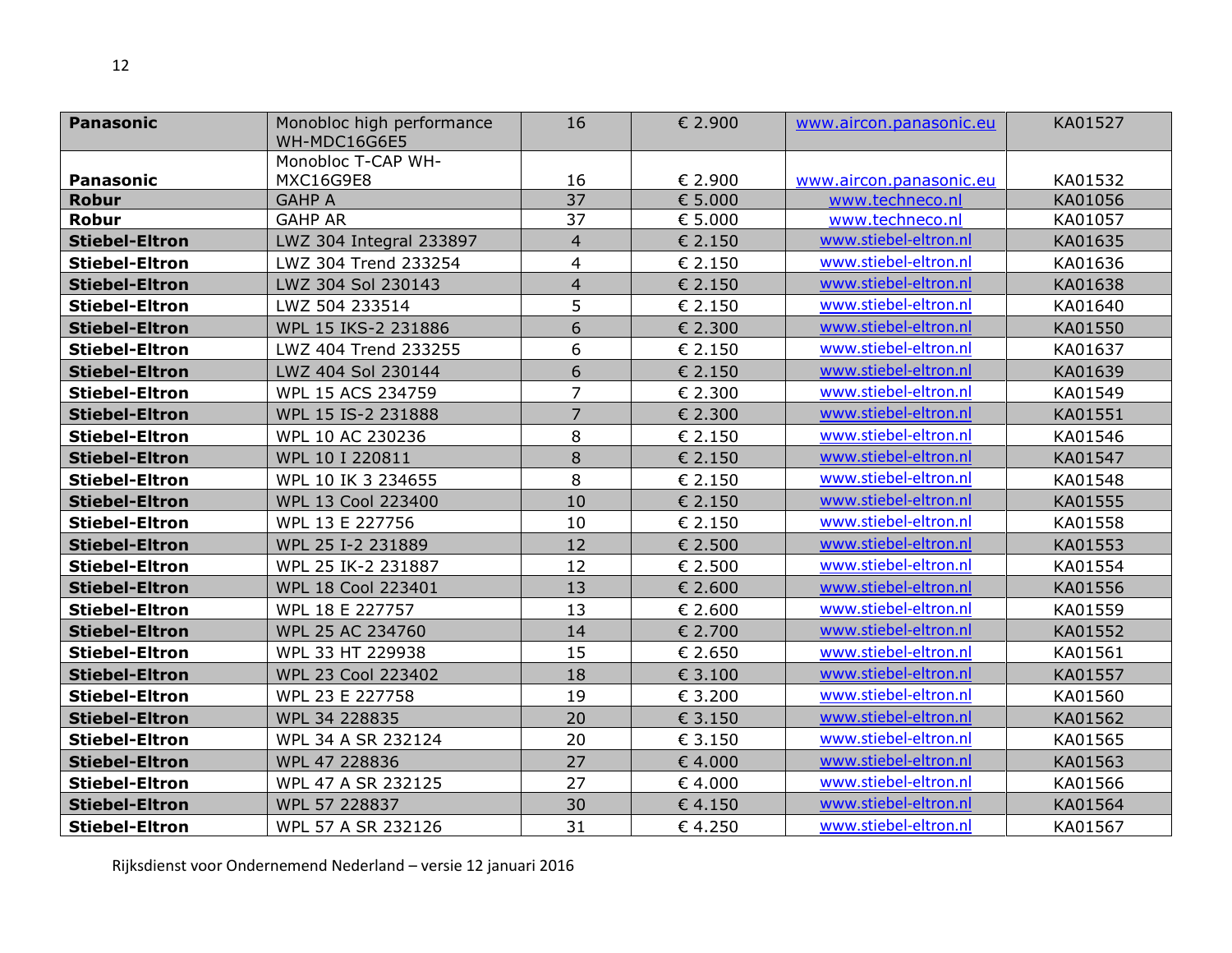|                                              | geoTHERM VWL 35/4S     |                 |         |                 |         |
|----------------------------------------------|------------------------|-----------------|---------|-----------------|---------|
| <b>Vaillant</b>                              | (0010013076)           | 3               | € 2.150 | www.vaillant.nl | KA01673 |
| <b>Vaillant</b>                              | aroTHERM VWL 55/2 A    | $\overline{5}$  | € 2.300 | www.vaillant.nl | KA01687 |
|                                              | flexoCOMPACT VWF 58/4  |                 |         |                 |         |
| <b>Vaillant</b>                              | (0010016682)           | 6               | € 2.300 | www.vaillant.nl | KA01643 |
|                                              | flexoTHERM VWF 57/4    |                 |         |                 |         |
| Vaillant                                     | (0010016677)           | 6               | € 2.300 | www.vaillant.nl | KA01652 |
| <b>Vaillant</b>                              | aroTHERM VWL 85/2 A    | $\overline{8}$  | € 2.300 | www.vaillant.nl | KA01689 |
|                                              | flexoCOMPACT VWF 88/4  |                 |         |                 |         |
| Vaillant                                     | (0010016683)           | 9               | € 2.300 | www.vaillant.nl | KA01646 |
|                                              | flexoTHERM VWF 87/4    |                 |         |                 |         |
| <b>Vaillant</b>                              | (0010016678)           | 9               | € 2.300 | www.vaillant.nl | KA01655 |
| <b>Vaillant</b>                              | aroTHERM VWL 115/2 A   | 11              | € 2.250 | www.vaillant.nl | KA01691 |
|                                              | flexoCOMPACT VWF 118/4 |                 |         |                 |         |
| <b>Vaillant</b>                              | (0010016684)           | 12              | € 2.500 | www.vaillant.nl | KA01649 |
|                                              | flexoTHERM VWF 117/4   |                 |         |                 |         |
| Vaillant                                     | (0010016679)           | 12              | € 2.500 | www.vaillant.nl | KA01658 |
|                                              | flexoTHERM VWF 157/4   |                 |         |                 |         |
| <b>Vaillant</b>                              | (0010016680)           | 15              | € 2.800 | www.vaillant.nl | KA01661 |
| Vaillant                                     | aroTHERM VWL 155/2 A   | $\overline{15}$ | € 2.800 | www.vaillant.nl | KA01693 |
|                                              | flexoTHERM VWF 197/4   |                 |         |                 |         |
| <b>Vaillant</b>                              | (0010016681)           | 20              | € 3.300 | www.vaillant.nl | KA01664 |
| <b>Water, Grond,</b>                         |                        |                 |         |                 |         |
| <b>Brine/water ≤ 70 kW</b>                   |                        |                 |         |                 |         |
| thermisch                                    |                        |                 |         |                 |         |
| aansluitvermogen                             | WZS 42H3M              | 6               | € 2.800 | www.nathan.nl   | KA01181 |
| <b>Alpha Innotec</b><br><b>Alpha Innotec</b> | WZS 42K3M              | 6               | € 2.800 | www.nathan.nl   | KA01186 |
| <b>Alpha Innotec</b>                         | <b>SWC 42H3</b>        | 6               | € 2.800 | www.nathan.nl   | KA01191 |
| <b>Alpha Innotec</b>                         | <b>SWC 42K3</b>        | 6               | € 2.800 | www.nathan.nl   | KA01199 |
| <b>Alpha Innotec</b>                         | <b>SW 42H3</b>         | $\overline{6}$  | € 2.800 | www.nathan.nl   | KA01207 |
| <b>Alpha Innotec</b>                         | PWZS 42H1S             | 6               | € 2.800 | www.nathan.nl   | KA01215 |
| <b>Alpha Innotec</b>                         | SWCV62H3               | $\overline{6}$  | € 2.800 | www.nathan.nl   | KA01269 |
| <b>Alpha Innotec</b>                         | SWCV62K3               | $\overline{6}$  | € 2.800 | www.nathan.nl   | KA01271 |
| <b>Alpha Innotec</b>                         | <b>SWC 42H1</b>        | $\overline{6}$  | € 2.800 | www.nathan.nl   | KA01273 |
| <b>Alpha Innotec</b>                         | <b>SW 42H1</b>         | 6               | € 2.800 | www.nathan.nl   | KA01278 |
| <b>Alpha Innotec</b>                         | SWCV62H1               | 6               | € 2.800 | www.nathan.nl   | KA01283 |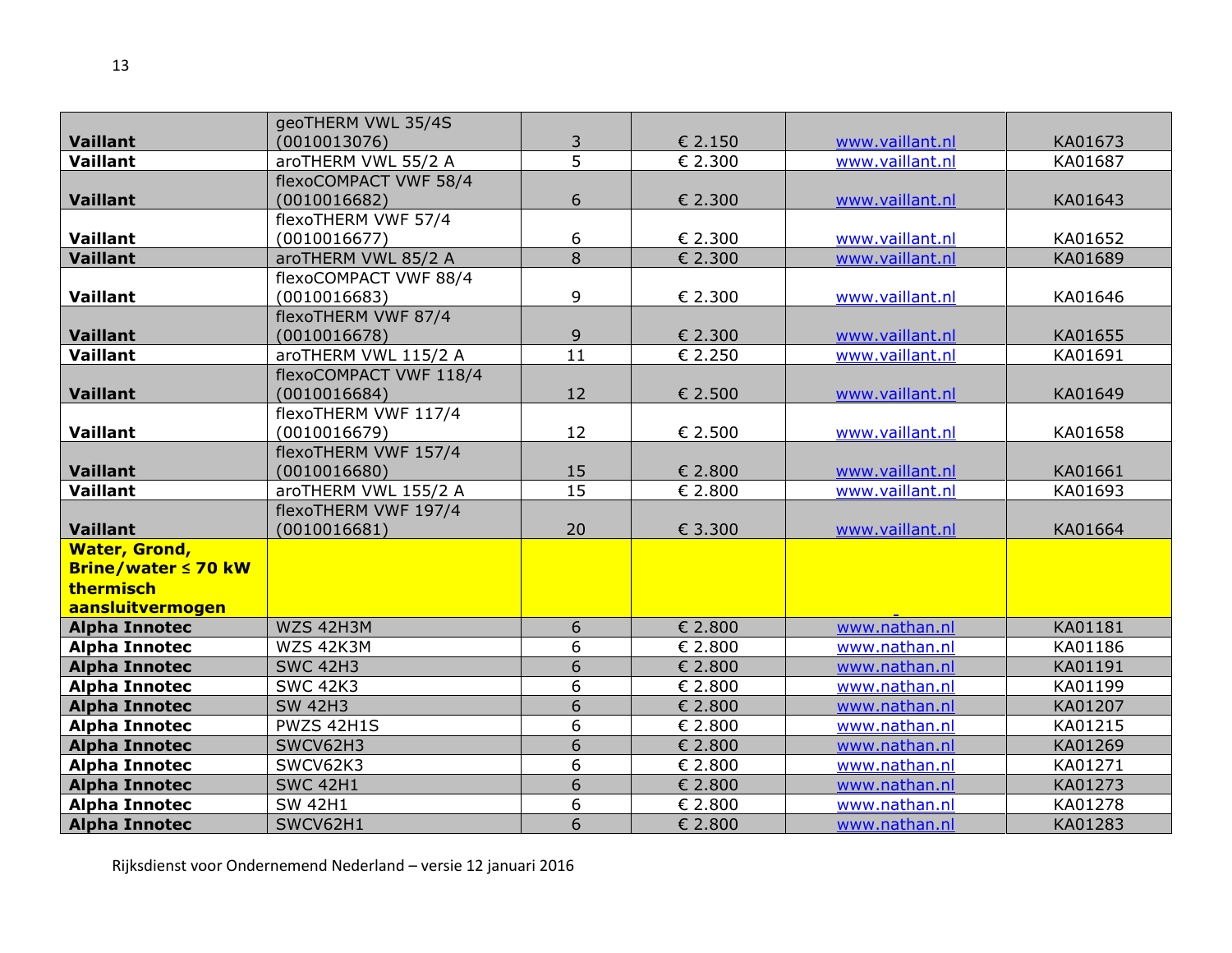| <b>Alpha Innotec</b> | WZSV62H3M          | 6              | € 2.800 | www.nathan.nl | KA01288 |
|----------------------|--------------------|----------------|---------|---------------|---------|
| <b>Alpha Innotec</b> | WZSV62K3M          | 6              | € 2.800 | www.nathan.nl | KA01290 |
| <b>Alpha Innotec</b> | PWZS 42H3S         | 6              | € 2.800 | www.nathan.nl | KA01292 |
| <b>Alpha Innotec</b> | WZS 62H3M          | $\overline{7}$ | € 2.800 | www.nathan.nl | KA01182 |
| <b>Alpha Innotec</b> | WZS 62K3M          | 7              | € 2.800 | www.nathan.nl | KA01187 |
| <b>Alpha Innotec</b> | <b>SWC 62H3</b>    | $\overline{7}$ | € 2.800 | www.nathan.nl | KA01192 |
| <b>Alpha Innotec</b> | <b>SWC 62K3</b>    | 7              | € 2.800 | www.nathan.nl | KA01200 |
| <b>Alpha Innotec</b> | <b>SW 62H3</b>     | $\overline{7}$ | € 2.800 | www.nathan.nl | KA01208 |
| <b>Alpha Innotec</b> | PWZS 62H1S         | 7              | € 2.800 | www.nathan.nl | KA01216 |
| <b>Alpha Innotec</b> | <b>SWC 62H1</b>    | $\overline{7}$ | € 2.800 | www.nathan.nl | KA01274 |
| <b>Alpha Innotec</b> | <b>SW 62H1</b>     | $\overline{7}$ | € 2.800 | www.nathan.nl | KA01279 |
| <b>Alpha Innotec</b> | PWZS 62H3S         | $\overline{7}$ | € 2.800 | www.nathan.nl | KA01293 |
| <b>Alpha Innotec</b> | WZS 82H3M          | 9              | € 2.800 | www.nathan.nl | KA01183 |
| <b>Alpha Innotec</b> | WZS 82K3M          | 9              | € 2.800 | www.nathan.nl | KA01188 |
| <b>Alpha Innotec</b> | <b>SWC 82H3</b>    | 9              | € 2.800 | www.nathan.nl | KA01193 |
| <b>Alpha Innotec</b> | <b>SWC 82K3</b>    | 9              | € 2.800 | www.nathan.nl | KA01201 |
| <b>Alpha Innotec</b> | <b>SW 82H3</b>     | 9              | € 2.800 | www.nathan.nl | KA01209 |
| <b>Alpha Innotec</b> | <b>PWZS 82H1S</b>  | 9              | € 2.800 | www.nathan.nl | KA01217 |
| <b>Alpha Innotec</b> | <b>SWC 82H1</b>    | 9              | € 2.800 | www.nathan.nl | KA01275 |
| <b>Alpha Innotec</b> | <b>SW 82H1</b>     | 9              | € 2.800 | www.nathan.nl | KA01280 |
| <b>Alpha Innotec</b> | PWZS 82H3S         | 9              | € 2.800 | www.nathan.nl | KA01294 |
| <b>Alpha Innotec</b> | <b>WWC 100H/X</b>  | 11             | € 2.900 | www.nathan.nl | KA01137 |
| <b>Alpha Innotec</b> | <b>WZS 102H3M</b>  | 11             | € 2.900 | www.nathan.nl | KA01184 |
| <b>Alpha Innotec</b> | <b>WZS 102K3M</b>  | 11             | € 2.900 | www.nathan.nl | KA01189 |
| <b>Alpha Innotec</b> | <b>SWC 102H3</b>   | 11             | € 2.900 | www.nathan.nl | KA01194 |
| <b>Alpha Innotec</b> | <b>SWC 102K3</b>   | 11             | € 2.900 | www.nathan.nl | KA01202 |
| <b>Alpha Innotec</b> | SW 102H3           | 11             | € 2.900 | www.nathan.nl | KA01210 |
| <b>Alpha Innotec</b> | <b>PWZS 102H3S</b> | 11             | € 2.900 | www.nathan.nl | KA01295 |
| <b>Alpha Innotec</b> | <b>PWZS 102H1S</b> | 12             | € 3.000 | www.nathan.nl | KA01218 |
| <b>Alpha Innotec</b> | <b>SWC 102H1</b>   | 12             | € 3.000 | www.nathan.nl | KA01276 |
| <b>Alpha Innotec</b> | SW 102H1           | 12             | € 3.000 | www.nathan.nl | KA01281 |
| <b>Alpha Innotec</b> | <b>WWC 130H/X</b>  | 13             | € 3.100 | www.nathan.nl | KA01138 |
| <b>Alpha Innotec</b> | <b>WZS 122H3M</b>  | 14             | € 3.200 | www.nathan.nl | KA01185 |
| <b>Alpha Innotec</b> | <b>WZS 122K3M</b>  | 14             | € 3.200 | www.nathan.nl | KA01190 |
| <b>Alpha Innotec</b> | <b>SWC 122H3</b>   | 14             | € 3.200 | www.nathan.nl | KA01195 |
| <b>Alpha Innotec</b> | <b>SWC 122K3</b>   | 14             | € 3.200 | www.nathan.nl | KA01203 |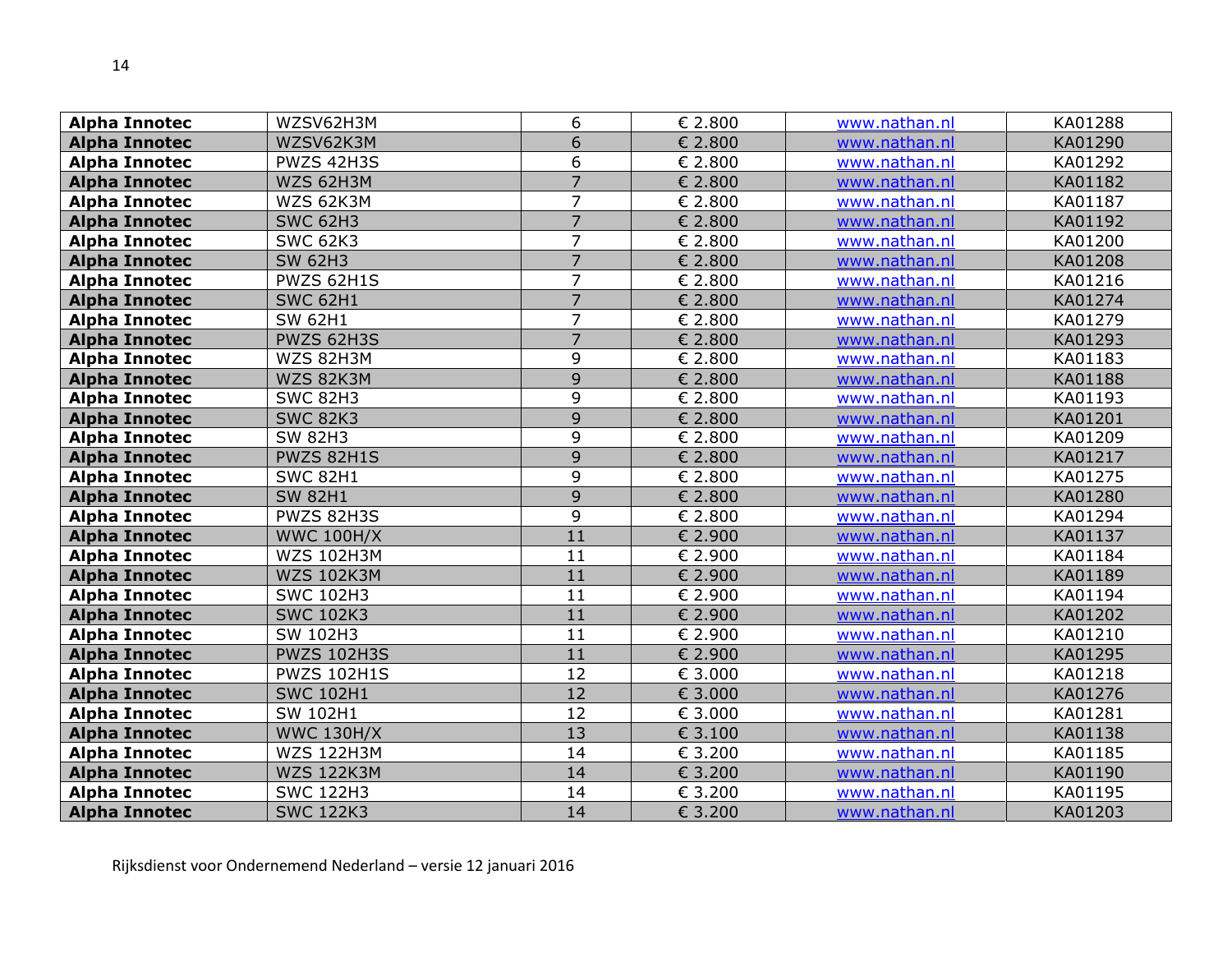| <b>Alpha Innotec</b> | SW 122H3           | 14              | € 3.200 | www.nathan.nl  | KA01211 |
|----------------------|--------------------|-----------------|---------|----------------|---------|
| <b>Alpha Innotec</b> | <b>PWZS 122H3S</b> | 14              | € 3.200 | www.nathan.nl  | KA01296 |
| <b>Alpha Innotec</b> | <b>WWC 160H/X</b>  | 15              | € 3.300 | www.nathan.nl  | KA01139 |
| <b>Alpha Innotec</b> | <b>SWC 142H3</b>   | $\overline{15}$ | € 3.300 | www.nathan.nl  | KA01196 |
| <b>Alpha Innotec</b> | <b>SWC 142K3</b>   | 15              | € 3.300 | www.nathan.nl  | KA01204 |
| <b>Alpha Innotec</b> | SW 142H3           | 15              | € 3.300 | www.nathan.nl  | KA01212 |
| <b>Alpha Innotec</b> | SWCV162H3          | 16              | € 3.400 | www.nathan.nl  | KA01270 |
| <b>Alpha Innotec</b> | <b>SWCV162K3</b>   | 16              | € 3.400 | www.nathan.nl  | KA01272 |
| <b>Alpha Innotec</b> | WZSV162H3M         | 16              | € 3.400 | www.nathan.nl  | KA01289 |
| <b>Alpha Innotec</b> | WZSV162K3M         | 16              | € 3.400 | www.nathan.nl  | KA01291 |
| <b>Alpha Innotec</b> | <b>PWZS 132H1S</b> | 17              | € 3.500 | www.nathan.nl  | KA01219 |
| <b>Alpha Innotec</b> | <b>SWC 132H1</b>   | 17              | € 3.500 | www.nathan.nl  | KA01277 |
| <b>Alpha Innotec</b> | SW 132H1           | 17              | € 3.500 | www.nathan.nl  | KA01282 |
| <b>Alpha Innotec</b> | <b>WWC 190H/X</b>  | 18              | € 3.600 | www.nathan.nl  | KA01140 |
| <b>Alpha Innotec</b> | <b>SWC 172H3</b>   | 19              | € 3.700 | www.nathan.nl  | KA01197 |
| <b>Alpha Innotec</b> | <b>SWC 172K3</b>   | 19              | € 3.700 | www.nathan.nl  | KA01205 |
| <b>Alpha Innotec</b> | SW 172H3           | 19              | € 3.700 | www.nathan.nl  | KA01213 |
| <b>Alpha Innotec</b> | <b>SWC 192H3</b>   | 21              | € 3.900 | www.nathan.nl  | KA01198 |
| <b>Alpha Innotec</b> | <b>SWC 192K3</b>   | 21              | € 3.900 | www.nathan.nl  | KA01206 |
| <b>Alpha Innotec</b> | SW 192H3           | 21              | € 3.900 | www.nathan.nl  | KA01214 |
| <b>Alpha Innotec</b> | <b>SWC 230</b>     | 22              | €4.000  | www.nathan.nl  | KA01122 |
| <b>Alpha Innotec</b> | <b>SWC 230K</b>    | 22              | €4.000  | www.nathan.nl  | KA01124 |
| <b>Alpha Innotec</b> | <b>WWC 220H/X</b>  | 22              | €4.000  | www.nathan.nl  | KA01141 |
| <b>Alpha Innotec</b> | <b>SWP 291H</b>    | $\overline{25}$ | €4.300  | www.nathan.nl  | KA01162 |
| <b>Alpha Innotec</b> | <b>WWC 280X</b>    | $\overline{27}$ | €4.500  | www.nathan.nl  | KA01142 |
| <b>Alpha Innotec</b> | <b>SWC 330</b>     | 32              | € 5.000 | www.nathan.nl  | KA01123 |
| <b>Alpha Innotec</b> | <b>SWC 330K</b>    | 32              | € 5.000 | www.nathan.nl  | KA01125 |
| <b>Alpha Innotec</b> | <b>SWP 371</b>     | $\overline{37}$ | € 5.500 | www.nathan.nl  | KA01158 |
| <b>Alpha Innotec</b> | <b>WWC 440X</b>    | 42              | € 6.000 | www.nathan.nl  | KA01143 |
| <b>Alpha Innotec</b> | <b>SWP 451</b>     | 45              | € 6.300 | www.nathan.nl  | KA01159 |
| <b>Alpha Innotec</b> | <b>SWP 561H</b>    | 54              | € 7.200 | www.nathan.nl  | KA01163 |
| <b>Alpha Innotec</b> | <b>SWP 581</b>     | 58              | € 7.600 | www.nathan.nl  | KA01160 |
| <b>Alpha Innotec</b> | <b>SWP 691</b>     | 69              | € 8.700 | www.nathan.nl  | KA01161 |
| <b>Alpha Innotec</b> | <b>SWP 700H</b>    | 70              | € 8.800 | www.nathan.nl  | KA01121 |
| <b>Carrier</b>       | 61WG020            | 27              | € 4.500 | www.carrier.nl | KA01367 |
| <b>Carrier</b>       | 61WG020 met pompen | 27              | €4.500  | www.carrier.nl | KA01368 |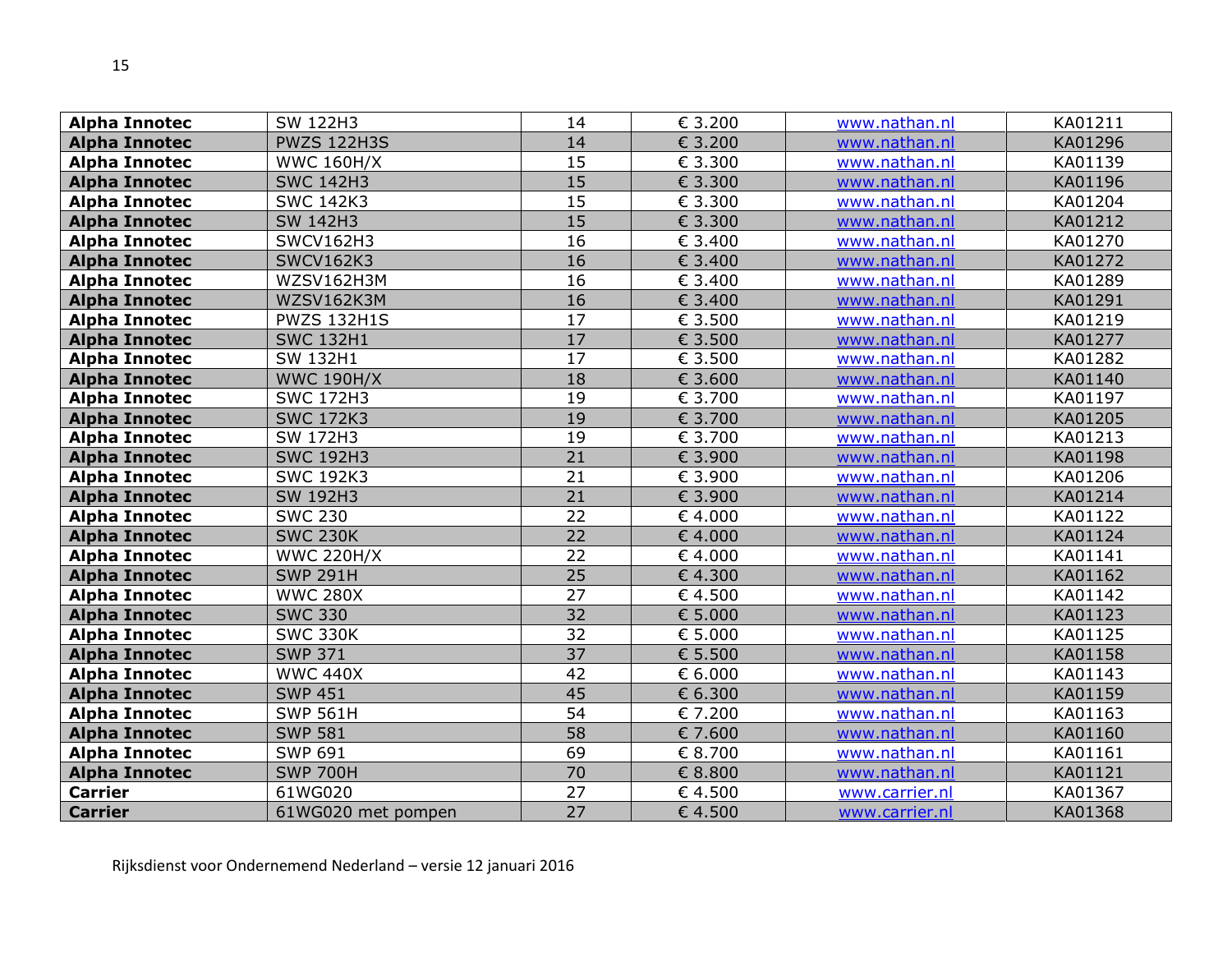| <b>Carrier</b>        | 61WG025                | 32                       | € 5.000          | www.carrier.nl       | KA01379 |
|-----------------------|------------------------|--------------------------|------------------|----------------------|---------|
| <b>Carrier</b>        | 61WG025 met pompen     | 32                       | € 5.000          | www.carrier.nl       | KA01380 |
| <b>Carrier</b>        | 61WG030                | 35                       | € 5.300          | www.carrier.nl       | KA01369 |
| <b>Carrier</b>        | 61WG030 met pompen     | 35                       | € 5.300          | www.carrier.nl       | KA01370 |
| <b>Carrier</b>        | 61WG035                | 41                       | € 5.900          | www.carrier.nl       | KA01371 |
| <b>Carrier</b>        | 61WG035 met pompen     | 41                       | € 5.900          | www.carrier.nl       | KA01372 |
| <b>Carrier</b>        | 61WG040 met pompen     | 46                       | € 6.400          | www.carrier.nl       | KA01374 |
| <b>Carrier</b>        | 61WG040                | 47                       | $\epsilon$ 6.500 | www.carrier.nl       | KA01373 |
| <b>Carrier</b>        | 61WG045                | 52                       | € 7.000          | www.carrier.nl       | KA01375 |
| <b>Carrier</b>        | 61WG045 met pompen     | 52                       | € 7.000          | www.carrier.nl       | KA01376 |
| <b>Carrier</b>        | 61WG050                | 64                       | € 8.200          | www.carrier.nl       | KA01377 |
| <b>Carrier</b>        | 61WG050 met pompen     | 64                       | € 8.200          | www.carrier.nl       | KA01378 |
| <b>Itho Daalderop</b> | WPU 3I 545-0430        | 3                        | € 2.800          | www.ithodaalderop.nl | KA01430 |
| <b>Itho Daalderop</b> | WPU 3C 545-0431        | 3                        | € 2.800          | www.ithodaalderop.nl | KA01431 |
| <b>Itho Daalderop</b> | WPU 3CO 545-0432       | 3                        | € 2.800          | www.ithodaalderop.nl | KA01432 |
| <b>Itho Daalderop</b> | WPU3CO ETECK 03-00171  | $\overline{3}$           | € 2.800          | www.ithodaalderop.nl | KA01445 |
| <b>Itho Daalderop</b> | WPU 45I 545-0440       | $\overline{4}$           | € 2.800          | www.ithodaalderop.nl | KA01433 |
| <b>Itho Daalderop</b> | WPU 45C 545-0441       | $\overline{4}$           | € 2.800          | www.ithodaalderop.nl | KA01434 |
| <b>Itho Daalderop</b> | WPU 45CO 545-0442      | 4                        | € 2.800          | www.ithodaalderop.nl | KA01435 |
| <b>Itho Daalderop</b> | WPU45CO ETECK 03-00138 | $\overline{\mathcal{L}}$ | € 2.800          | www.ithodaalderop.nl | KA01446 |
| <b>Itho Daalderop</b> | WPU 55I 545-0450       | 6                        | € 2.800          | www.ithodaalderop.nl | KA01436 |
| <b>Itho Daalderop</b> | WPU 55C 545-0451       | 6                        | € 2.800          | www.ithodaalderop.nl | KA01437 |
| <b>Itho Daalderop</b> | WPU 55CO 545-0452      | 6                        | € 2.800          | www.ithodaalderop.nl | KA01438 |
| <b>Itho Daalderop</b> | WPU55CO ETECK 03-00139 | 6                        | € 2.800          | www.ithodaalderop.nl | KA01447 |
| <b>Itho Daalderop</b> | WPU 65I 545-0460       | 7                        | € 2.800          | www.ithodaalderop.nl | KA01439 |
| <b>Itho Daalderop</b> | WPU 65C 545-0461       | $\overline{7}$           | € 2.800          | www.ithodaalderop.nl | KA01440 |
| <b>Itho Daalderop</b> | WPU 65CO 545-0462      | $\overline{7}$           | € 2.800          | www.ithodaalderop.nl | KA01441 |
| <b>Itho Daalderop</b> | WPU65CO ETECK 03-00140 | $\overline{7}$           | € 2.800          | www.ithodaalderop.nl | KA01448 |
| <b>Itho Daalderop</b> | WPU 75I 545-0470       | 8                        | € 2.800          | www.ithodaalderop.nl | KA01442 |
| <b>Itho Daalderop</b> | WPU 75C 545-0471       | 8                        | € 2.800          | www.ithodaalderop.nl | KA01443 |
| <b>Itho Daalderop</b> | WPU 75CO 545-0472      | 8                        | € 2.800          | www.ithodaalderop.nl | KA01444 |
| <b>Itho Daalderop</b> | WPU75CO ETECK 03-00141 | $\,8\,$                  | € 2.800          | www.ithodaalderop.nl | KA01449 |
| Kensa                 | Shoebox 3kW(S3-P)      | 3                        | € 2.650          | www.geoholland.nl    | KA00092 |
| Kensa                 | Shoebox 6kW(S6-P)      | 6                        | € 2.650          | www.geoholland.nl    | KA00093 |
| <b>Mastertherm</b>    | AQ22I                  | $\overline{7}$           | € 2.800          | www.geoholland.nl    | KA00089 |
| <b>Mastertherm</b>    | AQ30I                  | 11                       | € 2.900          | www.geoholland.nl    | KA00090 |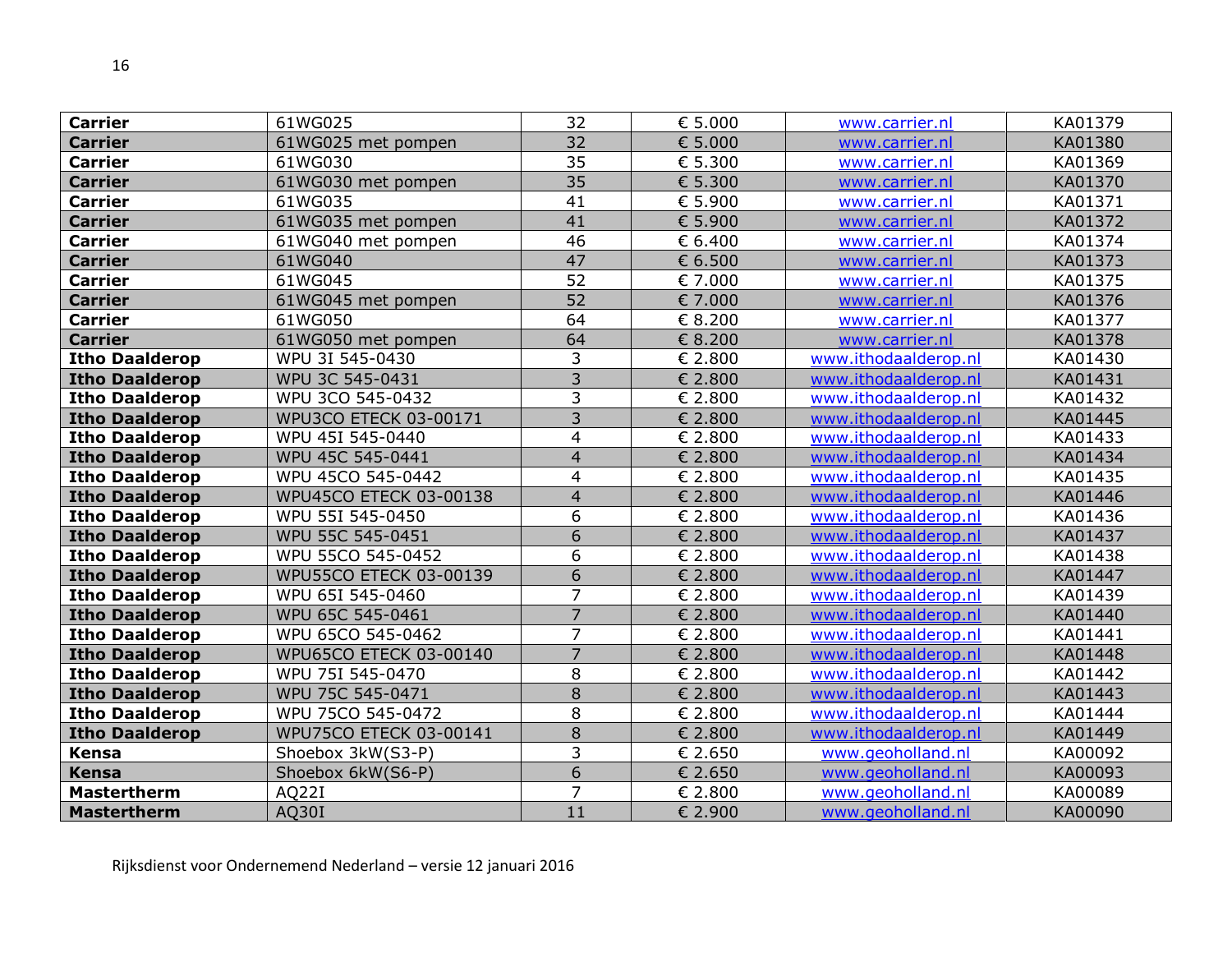| <b>Mastertherm</b>    | AQ45I                  | 21             | € 3.900                     | www.geoholland.nl     | KA00091 |
|-----------------------|------------------------|----------------|-----------------------------|-----------------------|---------|
| <b>NIBE</b>           | F1245-5 (PC)           | 5              | € 2.800                     | www.nibenl.eu         | KA01456 |
| <b>NIBE</b>           | F1145-5 (PC)           | 5              | € 2.800                     | www.nibenl.eu         | KA01461 |
| <b>NIBE</b>           | F1155-6PC              | 6              | € 2.800                     | www.nibenl.eu         | KA01450 |
| <b>NIBE</b>           | F1255-6PC              | 6              | € 2.800                     | www.nibenl.eu         | KA01451 |
| <b>NIBE</b>           | F1245-6 (PC)           | 6              | € 2.800                     | www.nibenl.eu         | KA01457 |
| <b>NIBE</b>           | F1145-6 (PC)           | 6              | € 2.800                     | www.nibenl.eu         | KA01462 |
| <b>NIBE</b>           | F1245-8 (PC)           | 8              | € 2.800                     | www.nibenl.eu         | KA01458 |
| <b>NIBE</b>           | F1145-8 (PC)           | 8              | € 2.800                     | www.nibenl.eu         | KA01463 |
| <b>NIBE</b>           | F1245-10 (PC)          | 10             | € 2.800                     | www.nibenl.eu         | KA01459 |
| <b>NIBE</b>           | F1145-10 (PC)          | 10             | € 2.800                     | www.nibenl.eu         | KA01464 |
| <b>NIBE</b>           | F1245-12               | 12             | € 3.000                     | www.nibenl.eu         | KA01460 |
| <b>NIBE</b>           | F1145-12               | 12             | € 3.000                     | www.nibenl.eu         | KA01465 |
| <b>NIBE</b>           | F1145-15               | 15             | € 3.300                     | www.nibenl.eu         | KA01466 |
| <b>NIBE</b>           | F1155-16               | 16             | € 3.400                     | www.nibenl.eu         | KA01454 |
| <b>NIBE</b>           | F1255-16               | 16             | € 3.400                     | www.nibenl.eu         | KA01455 |
| <b>NIBE</b>           | F1145-17               | 17             | $\overline{\epsilon}$ 3.500 | www.nibenl.eu         | KA01467 |
| <b>NIBE</b>           | F1345-24               | 24             | € 4.200                     | www.nibenl.eu         | KA01468 |
| <b>NIBE</b>           | F1345-30               | 30             | €4.800                      | www.nibenl.eu         | KA01469 |
| <b>NIBE</b>           | F1345-40               | 40             | € 5.800                     | www.nibenl.eu         | KA01470 |
| <b>NIBE</b>           | F1345-60               | 60             | € 7.800                     | www.nibenl.eu         | KA01471 |
| <b>Robur</b>          | <b>GAHP GS</b>         | 42             | € 6.000                     | www.techneco.nl       | KA01058 |
| Robur                 | <b>GAHP WS</b>         | 44             | € 6.200                     | www.techneco.nl       | KA01059 |
| <b>Stiebel-Eltron</b> | WPC 04 232926          | 5              | € 2.800                     | www.stiebel-eltron.nl | KA01579 |
| <b>Stiebel-Eltron</b> | WPC 04 Cool 232931     | 5              | € 2.800                     | www.stiebel-eltron.nl | KA01584 |
| <b>Stiebel-Eltron</b> | WPF 04 232909          | 5              | € 2.800                     | www.stiebel-eltron.nl | KA01589 |
| <b>Stiebel-Eltron</b> | WPF 04 Cool 232915     | 5              | € 2.800                     | www.stiebel-eltron.nl | KA01595 |
| <b>Stiebel-Eltron</b> | WPW 06 Set 232948      | 6              | € 2.800                     | www.stiebel-eltron.nl | KA01568 |
| <b>Stiebel-Eltron</b> | WPC 05 232927          | 6              | € 2.800                     | www.stiebel-eltron.nl | KA01580 |
| <b>Stiebel-Eltron</b> | WPC 05 Cool 232932     | 6              | € 2.800                     | www.stiebel-eltron.nl | KA01585 |
| <b>Stiebel-Eltron</b> | WPF 05 232910          | 6              | € 2.800                     | www.stiebel-eltron.nl | KA01590 |
| <b>Stiebel-Eltron</b> | WPF 05 Cool 232916     | 6              | € 2.800                     | www.stiebel-eltron.nl | KA01596 |
| <b>Stiebel-Eltron</b> | WPF 5 Basic 230944     | 6              | € 2.800                     | www.stiebel-eltron.nl | KA01601 |
| <b>Stiebel-Eltron</b> | WPW 07 Set 232949      | $\overline{7}$ | € 2.800                     | www.stiebel-eltron.nl | KA01569 |
| <b>Stiebel-Eltron</b> | WPW 7 Basis Set 230915 | 8              | € 2.800                     | www.stiebel-eltron.nl | KA01574 |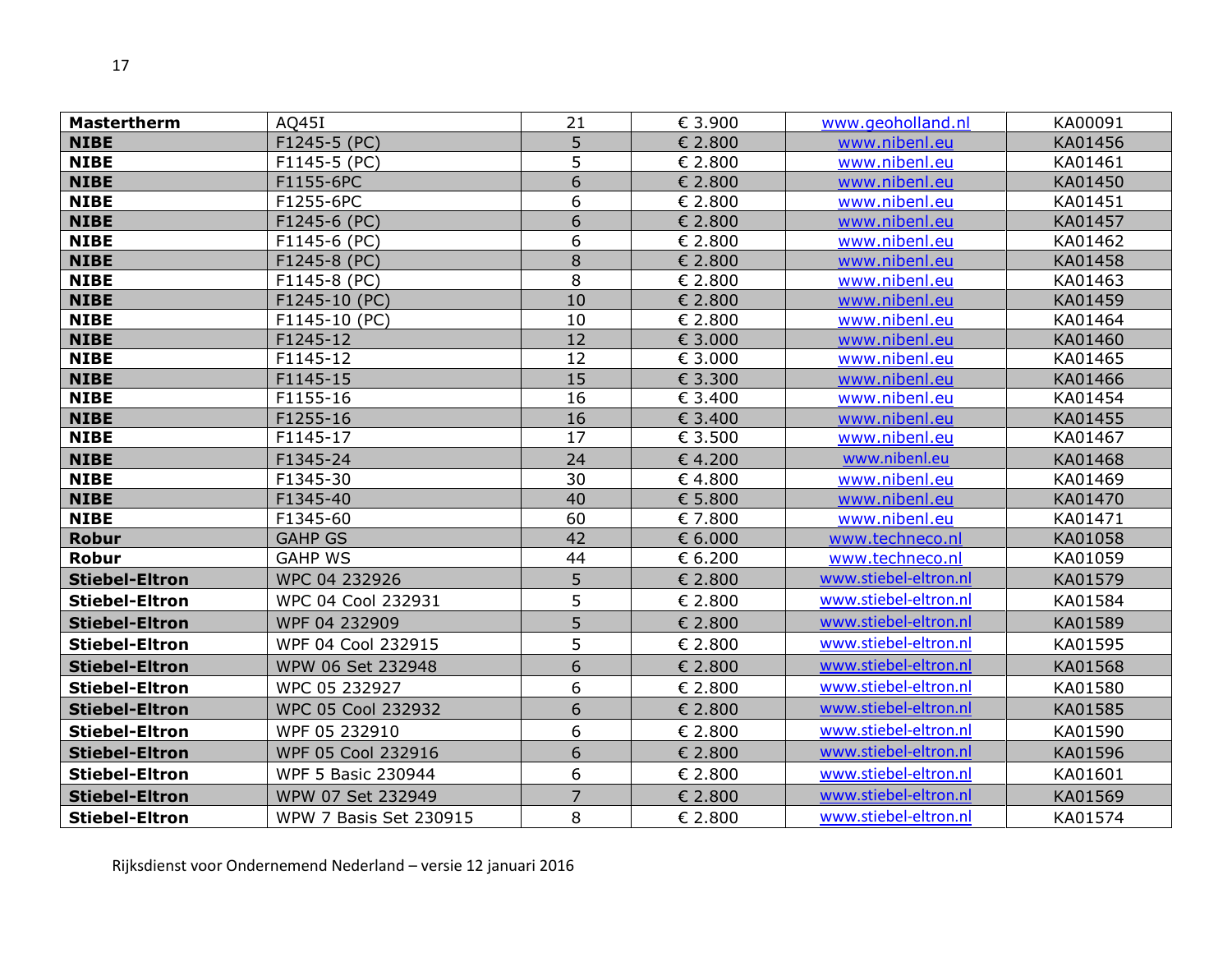| <b>Stiebel-Eltron</b> | WPC 07 232928                  | 8  | € 2.800 | www.stiebel-eltron.nl | KA01581 |
|-----------------------|--------------------------------|----|---------|-----------------------|---------|
| <b>Stiebel-Eltron</b> | WPC 07 Cool 232933             | 8  | € 2.800 | www.stiebel-eltron.nl | KA01586 |
| <b>Stiebel-Eltron</b> | WPF 07 232911                  | 8  | € 2.800 | www.stiebel-eltron.nl | KA01591 |
| <b>Stiebel-Eltron</b> | WPF 07 Cool 232917             | 8  | € 2.800 | www.stiebel-eltron.nl | KA01597 |
| <b>Stiebel-Eltron</b> | WPF 7 Basic 230945             | 8  | € 2.800 | www.stiebel-eltron.nl | KA01602 |
| <b>Stiebel-Eltron</b> | WPW 10 Set 232950              | 10 | € 2.800 | www.stiebel-eltron.nl | KA01570 |
| <b>Stiebel-Eltron</b> | <b>WPW 10 Basic Set 230916</b> | 10 | € 2.800 | www.stiebel-eltron.nl | KA01575 |
| <b>Stiebel-Eltron</b> | WPC 10 232929                  | 10 | € 2.800 | www.stiebel-eltron.nl | KA01582 |
| <b>Stiebel-Eltron</b> | WPC 10 Cool 232934             | 10 | € 2.800 | www.stiebel-eltron.nl | KA01587 |
| <b>Stiebel-Eltron</b> | WPF 10 232912                  | 10 | € 2.800 | www.stiebel-eltron.nl | KA01592 |
| <b>Stiebel-Eltron</b> | WPF 10 Cool 232918             | 10 | € 2.800 | www.stiebel-eltron.nl | KA01598 |
| <b>Stiebel-Eltron</b> | WPF 10 Basic 230946            | 10 | € 2.800 | www.stiebel-eltron.nl | KA01603 |
| <b>Stiebel-Eltron</b> | WPF 10 M 185349                | 10 | € 2.800 | www.stiebel-eltron.nl | KA01606 |
| <b>Stiebel-Eltron</b> | WPW 13 Basic Set 230917        | 12 | € 3.000 | www.stiebel-eltron.nl | KA01576 |
| <b>Stiebel-Eltron</b> | WPW 13 Set 232951              | 13 | € 3.100 | www.stiebel-eltron.nl | KA01571 |
| <b>Stiebel-Eltron</b> | WPC 13 232930                  | 13 | € 3.100 | www.stiebel-eltron.nl | KA01583 |
| <b>Stiebel-Eltron</b> | WPC 13 Cool 232935             | 13 | € 3.100 | www.stiebel-eltron.nl | KA01588 |
| <b>Stiebel-Eltron</b> | WPF 13 232913                  | 13 | € 3.100 | www.stiebel-eltron.nl | KA01593 |
| <b>Stiebel-Eltron</b> | WPF 13 Cool 232919             | 13 | € 3.100 | www.stiebel-eltron.nl | KA01599 |
| <b>Stiebel-Eltron</b> | WPF 13 Basic 230947            | 13 | € 3.100 | www.stiebel-eltron.nl | KA01604 |
| <b>Stiebel-Eltron</b> | WPF 13 M 182135                | 13 | € 3.100 | www.stiebel-eltron.nl | KA01607 |
| <b>Stiebel-Eltron</b> | WPW 18 Basic Set 230918        | 16 | € 3.400 | www.stiebel-eltron.nl | KA01577 |
| <b>Stiebel-Eltron</b> | WPW 18 Set 232952              | 17 | € 3.500 | www.stiebel-eltron.nl | KA01572 |
| <b>Stiebel-Eltron</b> | WPF 16 232914                  | 17 | € 3.500 | www.stiebel-eltron.nl | KA01594 |
| <b>Stiebel-Eltron</b> | WPF 16 Cool 232920             | 17 | € 3.500 | www.stiebel-eltron.nl | KA01600 |
| <b>Stiebel-Eltron</b> | WPF 16 Basic 230948            | 17 | € 3.500 | www.stiebel-eltron.nl | KA01605 |
| <b>Stiebel-Eltron</b> | WPF 16 M 220894                | 17 | € 3.500 | www.stiebel-eltron.nl | KA01608 |
| <b>Stiebel-Eltron</b> | WPF 20 Set 185365              | 20 | € 3.800 | www.stiebel-eltron.nl | KA01609 |
| <b>Stiebel-Eltron</b> | WPW 22 Set 232953              | 21 | € 3.900 | www.stiebel-eltron.nl | KA01573 |
| <b>Stiebel-Eltron</b> | WPW 22 Basic Set 230919        | 21 | € 3.900 | www.stiebel-eltron.nl | KA01578 |
| <b>Stiebel-Eltron</b> | WPF 20 233003                  | 22 | €4.000  | www.stiebel-eltron.nl | KA01615 |
| <b>Stiebel-Eltron</b> | WPF 23 Set 185366              | 23 | € 4.100 | www.stiebel-eltron.nl | KA01610 |
| <b>Stiebel-Eltron</b> | WPF 26 Set 182139              | 26 | €4.400  | www.stiebel-eltron.nl | KA01611 |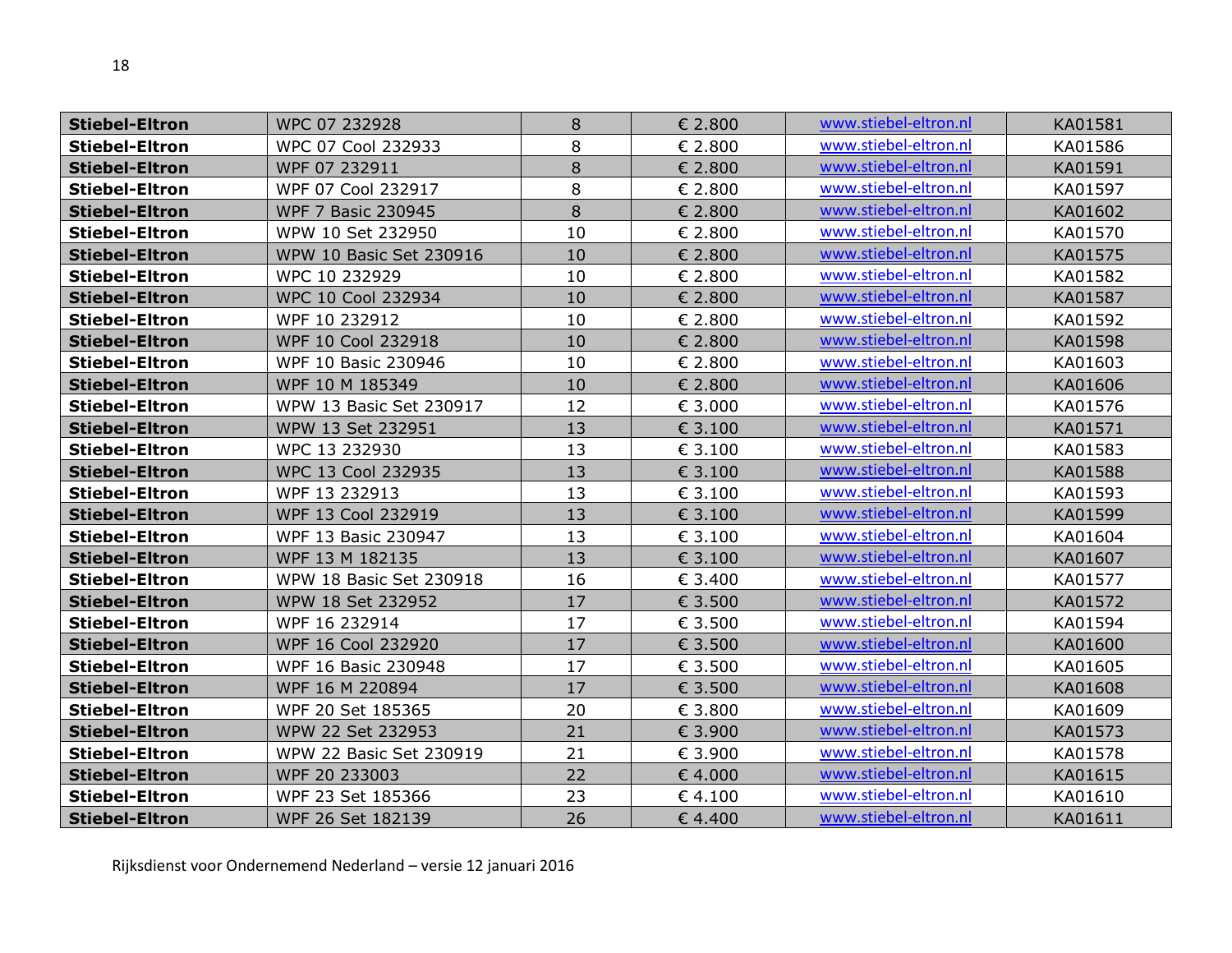| <b>Stiebel-Eltron</b> | WPF 27 HT 233009     | 27             | € 4.500 | www.stiebel-eltron.nl | KA01614 |
|-----------------------|----------------------|----------------|---------|-----------------------|---------|
| <b>Stiebel-Eltron</b> | WPF 29 Set 220896    | 30             | €4.800  | www.stiebel-eltron.nl | KA01612 |
| <b>Stiebel-Eltron</b> | WPF 27 233004        | 30             | €4.800  | www.stiebel-eltron.nl | KA01616 |
| <b>Stiebel-Eltron</b> | WPF 32 Set 220897    | 34             | € 5.200 | www.stiebel-eltron.nl | KA01613 |
| <b>Stiebel-Eltron</b> | WPF 35 233005        | 38             | € 5.600 | www.stiebel-eltron.nl | KA01617 |
| <b>Stiebel-Eltron</b> | WPF 40 233006        | 43             | € 6.100 | www.stiebel-eltron.nl | KA01618 |
| <b>Stiebel-Eltron</b> | WPF 52 233007        | 56             | € 7.400 | www.stiebel-eltron.nl | KA01619 |
| <b>Stiebel-Eltron</b> | WPF 66 233008        | 67             | € 8.500 | www.stiebel-eltron.nl | KA01620 |
| <b>Techneco</b>       | Toros Vision TVPT 2  | 3              | € 2.800 | www.techneco.nl       | KA01000 |
| <b>Techneco</b>       | Toros Vision TVPX 2  | $\overline{3}$ | € 2.800 | www.techneco.nl       | KA01005 |
| <b>Techneco</b>       | Toros Vision TVPT 3  | 4              | € 2.800 | www.techneco.nl       | KA01001 |
| <b>Techneco</b>       | Toros Vision TVXT 2  | $\overline{4}$ | € 2.800 | www.techneco.nl       | KA01010 |
| <b>Techneco</b>       | Toros Vision TVXX 2  | 4              | € 2.800 | www.techneco.nl       | KA01015 |
| <b>Techneco</b>       | Toros Vision TVPT 5  | $\overline{5}$ | € 2.800 | www.techneco.nl       | KA01002 |
| <b>Techneco</b>       | Toros Vision TVPX 3  | 5              | € 2.800 | www.techneco.nl       | KA01006 |
| <b>Techneco</b>       | Toros Vision TVXT 3  | 5              | € 2.800 | www.techneco.nl       | KA01011 |
| <b>Techneco</b>       | Toros Vision TVXX 3  | 6              | € 2.800 | www.techneco.nl       | KA01016 |
| <b>Techneco</b>       | Toros Vision TVPX 5  | $\overline{7}$ | € 2.800 | www.techneco.nl       | KA01007 |
| <b>Techneco</b>       | Toros Vision TVXT 5  | $\overline{7}$ | € 2.800 | www.techneco.nl       | KA01012 |
| <b>Techneco</b>       | Toros Vision TVPT 9  | $\,8\,$        | € 2.800 | www.techneco.nl       | KA01003 |
| <b>Techneco</b>       | Toros Vision TVXX 5  | 9              | € 2.800 | www.techneco.nl       | KA01017 |
| <b>Techneco</b>       | Toros Vision TVPT 12 | 10             | € 2.800 | www.techneco.nl       | KA01004 |
| <b>Techneco</b>       | Toros Vision TVPX 9  | 11             | € 2.900 | www.techneco.nl       | KA01008 |
| <b>Techneco</b>       | Toros Vision TVXT 9  | 11             | € 2.900 | www.techneco.nl       | KA01013 |
| <b>Techneco</b>       | Toros Vision TVXT 12 | 12             | € 3.000 | www.techneco.nl       | KA01014 |
| <b>Techneco</b>       | Toros Vision TVPX 12 | 13             | € 3.100 | www.techneco.nl       | KA01009 |
| <b>Techneco</b>       | Toros Vision TVXX 9  | 13             | € 3.100 | www.techneco.nl       | KA01018 |
| <b>Techneco</b>       | Toros Vision TVXX 12 | 15             | € 3.300 | www.techneco.nl       | KA01019 |
| <b>Techneco</b>       | Vulcan 05 AC         | 5              | € 2.800 | www.techneco.nl       | KA01020 |
| <b>Techneco</b>       | Vulcan 05 ACM        | $\overline{5}$ | € 2.800 | www.techneco.nl       | KA01027 |
| <b>Techneco</b>       | Vulcan 05 ACR        | 5              | € 2.800 | www.techneco.nl       | KA01035 |
| <b>Techneco</b>       | Vulcan 05 ACRM       | $\overline{5}$ | € 2.800 | www.techneco.nl       | KA01042 |
| <b>Techneco</b>       | Vulcan 05 AC         | 7              | € 2.800 | www.techneco.nl       | KA01060 |
| <b>Techneco</b>       | Vulcan 05 ACM        | $\overline{7}$ | € 2.800 | www.techneco.nl       | KA01067 |
| <b>Techneco</b>       | Vulcan 05 ACR        | 7              | € 2.800 | www.techneco.nl       | KA01075 |
| <b>Techneco</b>       | Vulcan 05 ACRM       | $\overline{7}$ | € 2.800 | www.techneco.nl       | KA01082 |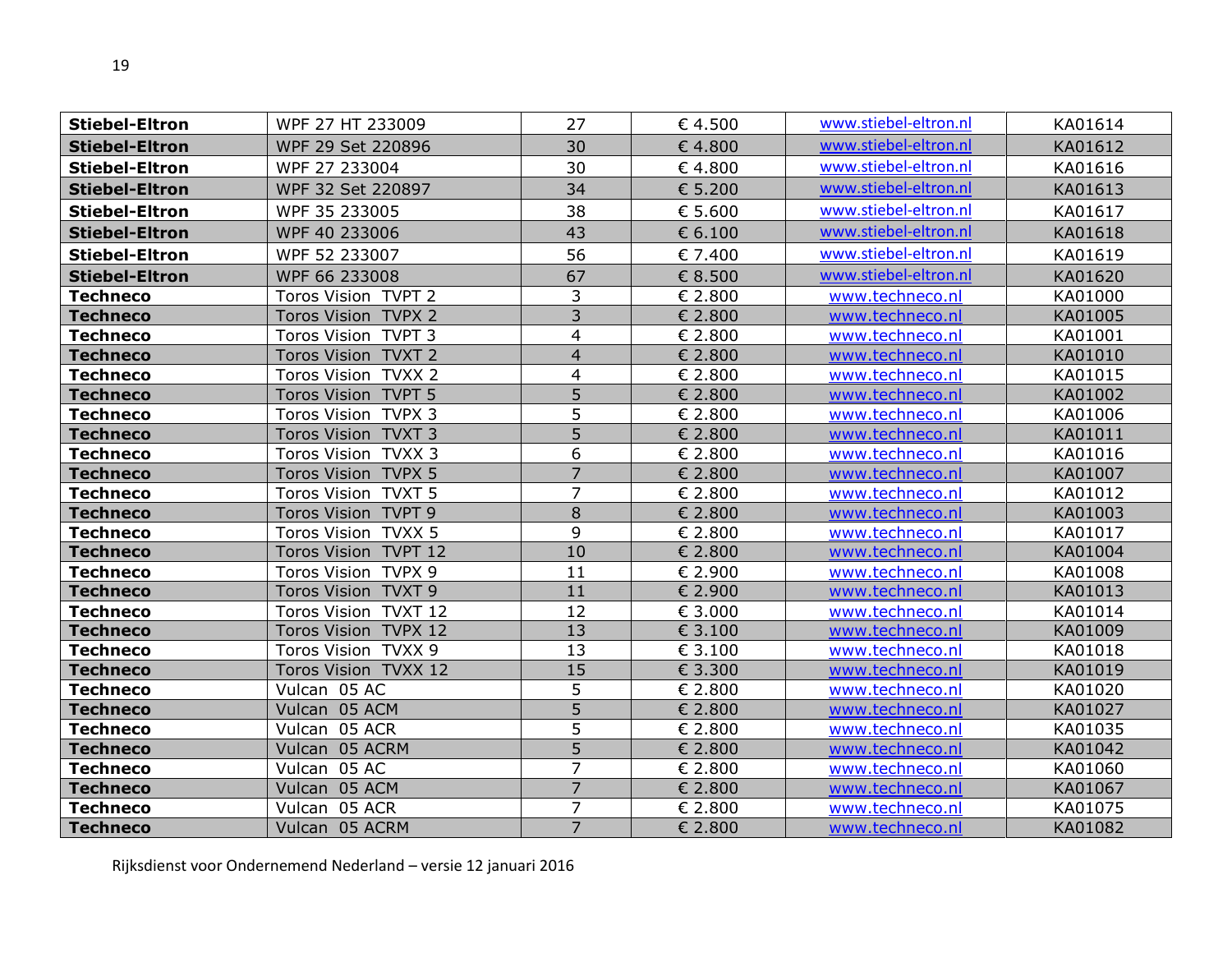| <b>Techneco</b> | Vulcan 06 AC      | 7              | € 2.800 | www.techneco.nl | KA01021 |
|-----------------|-------------------|----------------|---------|-----------------|---------|
| <b>Techneco</b> | Vulcan 06 ACM     | $\overline{7}$ | € 2.800 | www.techneco.nl | KA01028 |
| <b>Techneco</b> | Vulcan 06 ACR     | 7              | € 2.800 | www.techneco.nl | KA01036 |
| <b>Techneco</b> | Vulcan 06 ACRM    | $\overline{7}$ | € 2.800 | www.techneco.nl | KA01043 |
| <b>Techneco</b> | Vulcan 07 ACHT    | 7              | € 2.800 | www.techneco.nl | KA01032 |
| <b>Techneco</b> | Vulcan 07 ACMHT   | $\overline{7}$ | € 2.800 | www.techneco.nl | KA01034 |
| <b>Techneco</b> | Vulcan 08 AC      | 8              | € 2.800 | www.techneco.nl | KA01022 |
| <b>Techneco</b> | Vulcan 08 ACM     | 8              | € 2.800 | www.techneco.nl | KA01029 |
| <b>Techneco</b> | 08 ACR<br>Vulcan  | 8              | € 2.800 | www.techneco.nl | KA01037 |
| <b>Techneco</b> | Vulcan 08 ACRM    | 8              | € 2.800 | www.techneco.nl | KA01044 |
| <b>Techneco</b> | Vulcan 06 AC      | 9              | € 2.800 | www.techneco.nl | KA01061 |
| <b>Techneco</b> | Vulcan 06 ACM     | 9              | € 2.800 | www.techneco.nl | KA01068 |
| <b>Techneco</b> | Vulcan 06 ACR     | 9              | € 2.800 | www.techneco.nl | KA01076 |
| <b>Techneco</b> | 06 ACRM<br>Vulcan | 9              | € 2.800 | www.techneco.nl | KA01083 |
| <b>Techneco</b> | Vulcan 07 ACHT    | 10             | € 2.800 | www.techneco.nl | KA01072 |
| <b>Techneco</b> | Vulcan 07 ACMHT   | 10             | € 2.800 | www.techneco.nl | KA01074 |
| <b>Techneco</b> | Vulcan 10 AC      | 10             | € 2.800 | www.techneco.nl | KA01023 |
| <b>Techneco</b> | Vulcan 10 ACM     | 10             | € 2.800 | www.techneco.nl | KA01030 |
| <b>Techneco</b> | Vulcan 10 ACR     | 10             | € 2.800 | www.techneco.nl | KA01038 |
| <b>Techneco</b> | Vulcan 10 ACRM    | 10             | € 2.800 | www.techneco.nl | KA01045 |
| <b>Techneco</b> | Vulcan 11 ACHT    | 10             | € 2.800 | www.techneco.nl | KA01033 |
| <b>Techneco</b> | Vulcan 08 AC      | 11             | € 2.900 | www.techneco.nl | KA01062 |
| <b>Techneco</b> | Vulcan 08 ACM     | 11             | € 2.900 | www.techneco.nl | KA01069 |
| <b>Techneco</b> | Vulcan 08 ACR     | 11             | € 2.900 | www.techneco.nl | KA01077 |
| <b>Techneco</b> | Vulcan 08 ACRM    | 11             | € 2.900 | www.techneco.nl | KA01084 |
| <b>Techneco</b> | Vulcan 12 AC      | 12             | € 3.000 | www.techneco.nl | KA01024 |
| <b>Techneco</b> | Vulcan 12 ACM     | 12             | € 3.000 | www.techneco.nl | KA01031 |
| <b>Techneco</b> | Vulcan 12 ACR     | 12             | € 3.000 | www.techneco.nl | KA01039 |
| <b>Techneco</b> | Vulcan 12 ACRM    | 12             | € 3.000 | www.techneco.nl | KA01046 |
| <b>Techneco</b> | Vulcan 10 AC      | 13             | € 3.100 | www.techneco.nl | KA01063 |
| <b>Techneco</b> | Vulcan 10 ACM     | 13             | € 3.100 | www.techneco.nl | KA01070 |
| <b>Techneco</b> | Vulcan 10 ACR     | 13             | € 3.100 | www.techneco.nl | KA01078 |
| <b>Techneco</b> | Vulcan 10 ACRM    | 13             | € 3.100 | www.techneco.nl | KA01085 |
| <b>Techneco</b> | Vulcan 11 ACHT    | 14             | € 3.200 | www.techneco.nl | KA01073 |
| <b>Techneco</b> | Vulcan 14 AC      | 14             | € 3.200 | www.techneco.nl | KA01025 |
| <b>Techneco</b> | Vulcan 14 ACR     | 14             | € 3.200 | www.techneco.nl | KA01040 |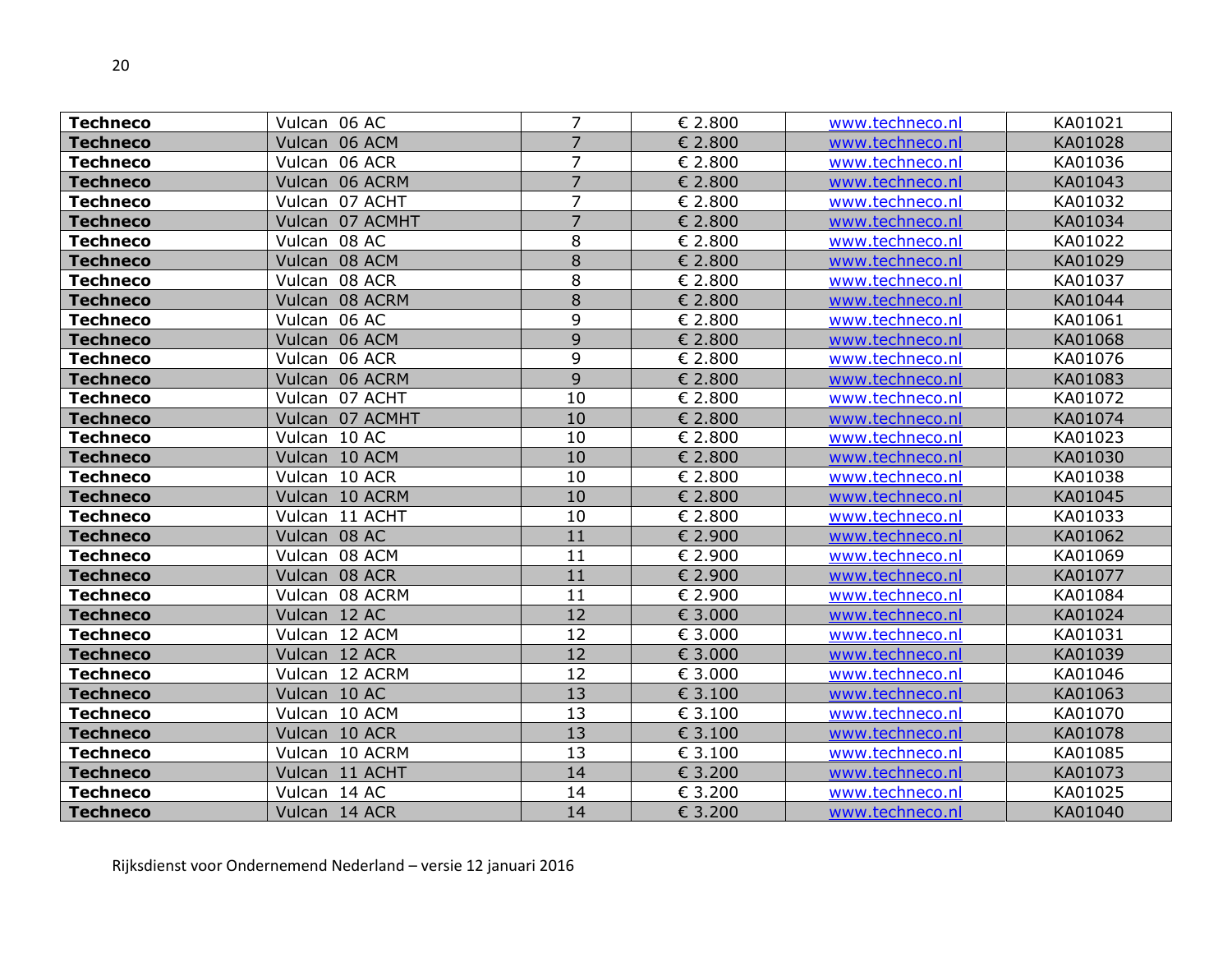| <b>Techneco</b> | Vulcan 12 AC                            | 16              | € 3.400 | www.techneco.nl | KA01064 |
|-----------------|-----------------------------------------|-----------------|---------|-----------------|---------|
| <b>Techneco</b> | Vulcan 12 ACM                           | 16              | € 3.400 | www.techneco.nl | KA01071 |
| <b>Techneco</b> | Vulcan 12 ACR                           | 16              | € 3.400 | www.techneco.nl | KA01079 |
| <b>Techneco</b> | Vulcan 12 ACRM                          | 16              | € 3.400 | www.techneco.nl | KA01086 |
| <b>Techneco</b> | Vulcan 17 ACH                           | 17              | € 3.500 | www.techneco.nl | KA01026 |
| <b>Techneco</b> | Vulcan 17 ACHR                          | 17              | € 3.500 | www.techneco.nl | KA01041 |
| <b>Techneco</b> | Vulcan 14 AC                            | 19              | € 3.700 | www.techneco.nl | KA01065 |
| <b>Techneco</b> | Vulcan 14 ACR                           | 19              | € 3.700 | www.techneco.nl | KA01080 |
| <b>Techneco</b> | Vulcan 22 AH                            | 21              | € 3.900 | www.techneco.nl | KA01047 |
| <b>Techneco</b> | Vulcan 22 AHR                           | 21              | € 3.900 | www.techneco.nl | KA01051 |
| Techneco        | Vulcan 17 ACH                           | 23              | €4.100  | www.techneco.nl | KA01066 |
| <b>Techneco</b> | Vulcan 17 ACHR                          | $\overline{23}$ | € 4.100 | www.techneco.nl | KA01081 |
| <b>Techneco</b> | Vulcan 22 AH                            | 26              | €4.400  | www.techneco.nl | KA01087 |
| <b>Techneco</b> | Vulcan 22 AHR                           | 26              | €4.400  | www.techneco.nl | KA01091 |
| <b>Techneco</b> | Vulcan 28 AH                            | 29              | €4.700  | www.techneco.nl | KA01048 |
| <b>Techneco</b> | Vulcan 28 AHR                           | 29              | € 4.700 | www.techneco.nl | KA01052 |
| <b>Techneco</b> | Vulcan 28 AH                            | 36              | € 5.400 | www.techneco.nl | KA01088 |
| <b>Techneco</b> | Vulcan 28 AHR                           | 36              | € 5.400 | www.techneco.nl | KA01092 |
| <b>Techneco</b> | Vulcan 35 AH                            | 37              | € 5.500 | www.techneco.nl | KA01049 |
| <b>Techneco</b> | Vulcan 35 AHR                           | 37              | € 5.500 | www.techneco.nl | KA01053 |
| <b>Techneco</b> | Vulcan 43 AH                            | 44              | € 6.200 | www.techneco.nl | KA01050 |
| <b>Techneco</b> | Vulcan 43 AHR                           | 44              | € 6.200 | www.techneco.nl | KA01054 |
| <b>Techneco</b> | Vulcan 35 AH                            | 49              | € 6.700 | www.techneco.nl | KA01089 |
| <b>Techneco</b> | Vulcan 35 AHR                           | 49              | € 6.700 | www.techneco.nl | KA01093 |
| <b>Techneco</b> | Vulcan 43 AH                            | 59              | € 7.700 | www.techneco.nl | KA01090 |
| <b>Techneco</b> | Vulcan 43 AHR                           | 59              | € 7.700 | www.techneco.nl | KA01094 |
| Vaillant        | geoTHERM VWS 36/4 230 V<br>(0010013075) | 3               | € 2.800 | www.vaillant.nl | KA01674 |
| <b>Vaillant</b> | geoTHERM VWS 36/4 230 V<br>(0010013075) | $\overline{4}$  | € 2.800 | www.vaillant.nl | KA01675 |
|                 | flexoCOMPACT VWF 58/4                   |                 |         |                 |         |
| <b>Vaillant</b> | (0010016682)                            | 5               | € 2.800 | www.vaillant.nl | KA01641 |
|                 | flexoTHERM VWF 57/4                     |                 |         |                 |         |
| <b>Vaillant</b> | (0010016677)                            | 5               | € 2.800 | www.vaillant.nl | KA01650 |
|                 | flexoCOMPACT VWF 58/4                   |                 |         |                 |         |
| <b>Vaillant</b> | (0010016682)                            | 6               | € 2.800 | www.vaillant.nl | KA01642 |
|                 |                                         |                 |         |                 |         |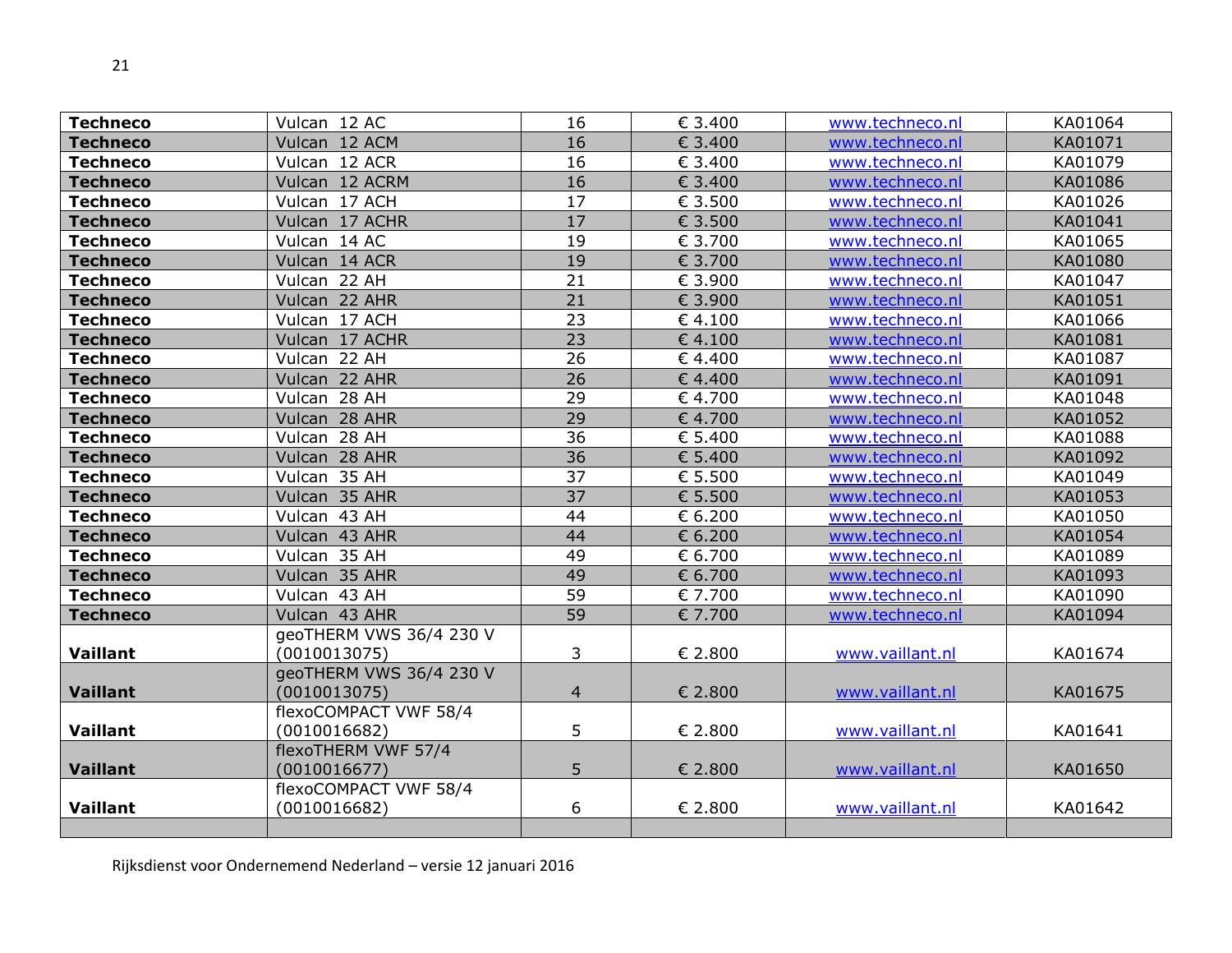| <b>Vaillant</b> | flexoTHERM VWF 57/4                  | 6  | € 2.800          | www.vaillant.nl | KA01651 |
|-----------------|--------------------------------------|----|------------------|-----------------|---------|
|                 | (0010016677)                         |    |                  |                 |         |
|                 | geoTHERM VWS 63/3                    |    |                  |                 |         |
| Vaillant        | (0010009076)                         | 6  | $\epsilon$ 2.800 | www.vaillant.nl | KA01676 |
|                 | geoTHERM VWS 64/3                    |    |                  |                 |         |
| <b>Vaillant</b> | (0010009079)                         | 6  | € 2.800          | www.vaillant.nl | KA01679 |
|                 | geoTHERM VWS 61/3                    |    |                  |                 |         |
| <b>Vaillant</b> | (0010009068)                         | 6  | $\epsilon$ 2.800 | www.vaillant.nl | KA01682 |
|                 | geoTHERM VWS 83/3                    |    |                  |                 |         |
| <b>Vaillant</b> | (0010009077)                         | 8  | € 2.800          | www.vaillant.nl | KA01677 |
|                 | geoTHERM VWS 84/3                    |    |                  |                 |         |
| Vaillant        | (0010009080)                         | 8  | € 2.800          | www.vaillant.nl | KA01680 |
|                 | geoTHERM VWS 81/3                    |    |                  |                 |         |
| <b>Vaillant</b> | (0010009069)                         | 8  | € 2.800          | www.vaillant.nl | KA01683 |
|                 | flexoCOMPACT VWF 88/4                |    |                  |                 |         |
| Vaillant        | (0010016683)                         | 9  | € 2.800          | www.vaillant.nl | KA01644 |
|                 | flexoTHERM VWF 87/4                  |    |                  |                 |         |
| <b>Vaillant</b> | (0010016678)                         | 9  | € 2.800          | www.vaillant.nl | KA01653 |
|                 | flexoCOMPACT VWF 88/4                |    |                  |                 |         |
| Vaillant        | (0010016683)                         | 10 | € 2.800          | www.vaillant.nl | KA01645 |
|                 | flexoTHERM VWF 87/4                  |    |                  |                 |         |
| <b>Vaillant</b> | (0010016678)                         | 10 | € 2.800          | www.vaillant.nl | KA01654 |
|                 | flexoCOMPACT VWF 118/4               |    |                  |                 |         |
| <b>Vaillant</b> | (0010016684)                         | 11 | € 2.900          | www.vaillant.nl | KA01647 |
| <b>Vaillant</b> | flexoTHERM VWF 117/4<br>(0010016679) |    |                  | www.vaillant.nl |         |
|                 | geoTHERM VWS 103/3                   | 11 | € 2.900          |                 | KA01656 |
| <b>Vaillant</b> | (0010009078)                         | 11 | € 2.900          | www.vaillant.nl | KA01678 |
|                 |                                      |    |                  |                 |         |
|                 | geoTHERM VWS 104/3                   |    |                  |                 |         |
| <b>Vaillant</b> | (0010009081)                         | 11 | € 2.900          | www.vaillant.nl | KA01681 |
|                 | geoTHERM VWS 101/3                   |    |                  |                 |         |
| Vaillant        | (0010009070)                         | 11 | € 2.900          | www.vaillant.nl | KA01684 |
|                 | flexoCOMPACT VWF 118/4               |    |                  |                 |         |
| <b>Vaillant</b> | (0010016684)                         | 13 | € 3.100          | www.vaillant.nl | KA01648 |
|                 | flexoTHERM VWF 117/4                 |    |                  |                 |         |
| Vaillant        | (0010016679)                         | 13 | € 3.100          | www.vaillant.nl | KA01657 |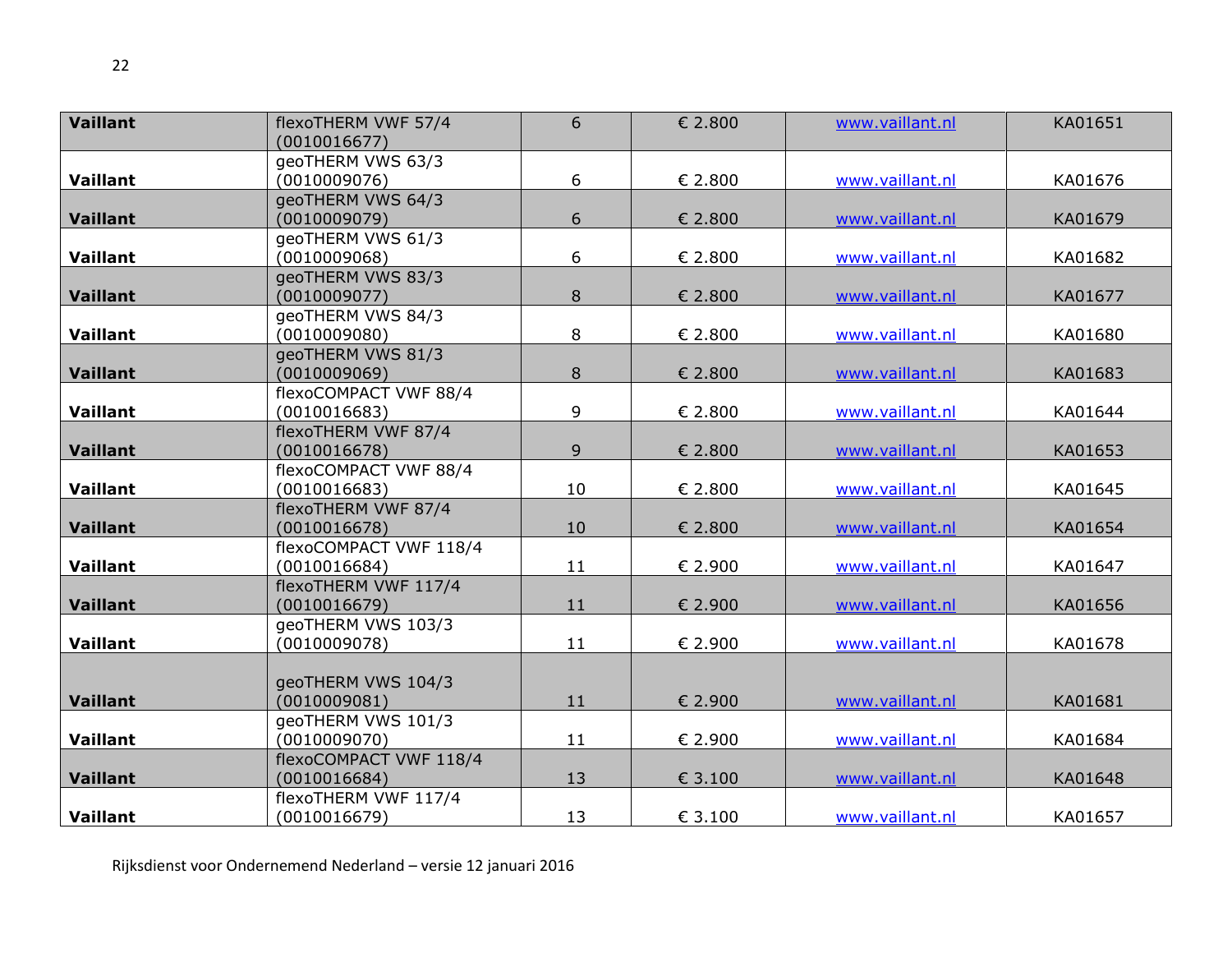|                      | geoTHERM VWS 141/3                 |                |                  |                 |         |
|----------------------|------------------------------------|----------------|------------------|-----------------|---------|
| <b>Vaillant</b>      | (0010009071)                       | 14             | € 3.200          | www.vaillant.nl | KA01685 |
|                      | flexoTHERM VWF 157/4               |                |                  |                 |         |
| Vaillant             | (0010016680)                       | 15             | € 3.300          | www.vaillant.nl | KA01659 |
|                      | flexoTHERM VWF 157/4               |                |                  |                 |         |
| <b>Vaillant</b>      | (0010016680)                       | 17             | € 3.500          | www.vaillant.nl | KA01660 |
|                      | geoTHERM VWS 171/3                 |                |                  |                 |         |
| Vaillant             | (0010009072)                       | 17             | € 3.500          | www.vaillant.nl | KA01686 |
|                      | flexoTHERM VWF 197/4               |                |                  |                 |         |
| <b>Vaillant</b>      | (0010016681)                       | 20             | € 3.800          | www.vaillant.nl | KA01662 |
|                      | geoTHERM VWS 220/3                 |                |                  |                 |         |
| Vaillant             | (0010018420)                       | 22             | $\epsilon$ 4.000 | www.vaillant.nl | KA01665 |
|                      | flexoTHERM VWF 197/4               |                |                  |                 |         |
| <b>Vaillant</b>      | (0010016681)<br>geoTHERM VWS 300/3 | 23             | $\epsilon$ 4.100 | www.vaillant.nl | KA01663 |
| Vaillant             | (0010018421)                       | 30             | $\epsilon$ 4.800 | www.vaillant.nl | KA01666 |
|                      | geoTHERM VWS 220/3                 |                |                  |                 |         |
| <b>Vaillant</b>      | 0010018420                         | 30             | €4.800           | www.vaillant.nl | KA01669 |
|                      | geoTHERM VWS 380/3                 |                |                  |                 |         |
| Vaillant             | (0010018422)                       | 38             | $\epsilon$ 5.600 | www.vaillant.nl | KA01667 |
|                      | geoTHERM VWS 300/3                 |                |                  |                 |         |
| <b>Vaillant</b>      | (0010018421)                       | 42             | $\epsilon$ 6.000 | www.vaillant.nl | KA01670 |
|                      | geoTHERM VWS 460/3                 |                |                  |                 |         |
| Vaillant             | (0010018423)                       | 46             | € 6.400          | www.vaillant.nl | KA01668 |
|                      | geoTHERM VWS 380/3                 |                |                  |                 |         |
| <b>Vaillant</b>      | (0010018422)                       | 53             | € 7.100          | www.vaillant.nl | KA01671 |
|                      | geoTHERM VWS 460/3                 |                |                  |                 |         |
| Vaillant             | (0010018423)                       | 64             | € 8.200          | www.vaillant.nl | KA01672 |
| Hybride $\leq 70$ kW |                                    |                |                  |                 |         |
| thermisch            |                                    |                |                  |                 |         |
| aansluitvermogen     |                                    |                |                  |                 |         |
|                      | GeniaAir 5/1 AWB                   |                |                  |                 |         |
| <b>AWB</b>           | (0010016292)                       | 5              | $\epsilon$ 1.000 | www.vaillant.nl | KA01695 |
|                      | EVLQ05CV3 + EHYHB05AV3             |                |                  |                 |         |
| <b>Daikin</b>        | +NHYKOMB33AA                       | 5 <sup>5</sup> | € 1.000          | www.daikin.nl   | KA01381 |
|                      | EVLQ08CV3 + EHYHB08AV3             |                |                  |                 |         |
| <b>Daikin</b>        | +NHYKOMB33AA                       | 8              | € 1.300          | www.daikin.nl   | KA01382 |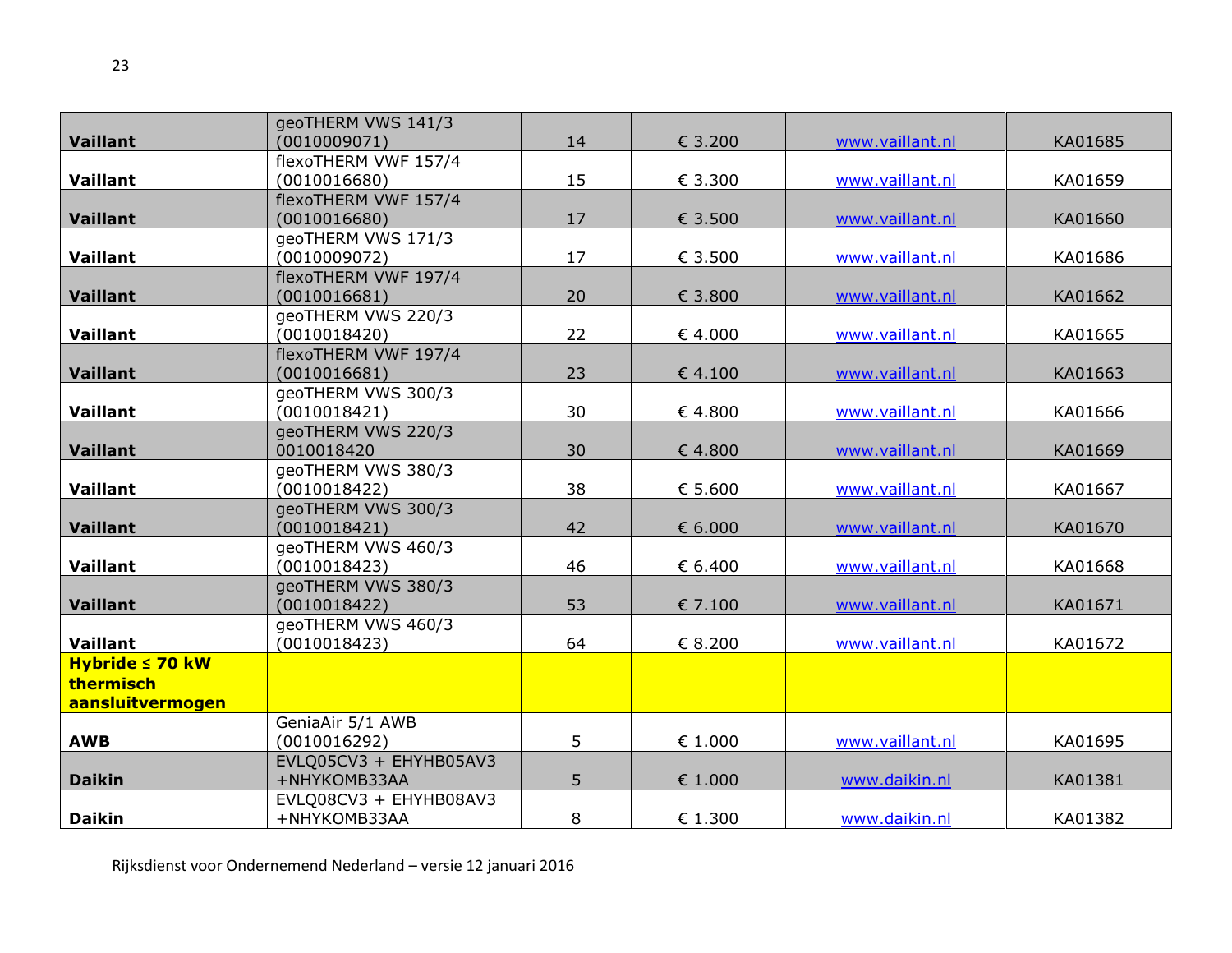|                         | EVLQ08CV3 + EHYHBX08AV3              |                          |                  |                         |         |
|-------------------------|--------------------------------------|--------------------------|------------------|-------------------------|---------|
| <b>Daikin</b>           | +NHYKOMB33AA                         | 8                        | € 1.300          | www.daikin.nl           | KA01383 |
| <b>DUCO</b>             | Ducobox WTW                          | $\overline{2}$           | $\epsilon$ 1.000 | www.duco.eu             | KA01699 |
| <b>Inventum</b>         | <b>Ecolution Solo</b>                | $\overline{2}$           | $\epsilon$ 1.000 | www.inventum.com        | KA01697 |
| <b>Itho Daalderop</b>   | HP COOL CUBE 07.40.50.400            | 3                        | $\epsilon$ 1.000 | www.ithodaalderop.nl    | KA01428 |
| <b>Itho Daalderop</b>   | HP CUBE 07.40.50.500                 | 3                        | € 1.000          | www.ithodaalderop.nl    | KA01429 |
| <b>Nefit</b>            | <b>NEFIT Ventiline</b>               | $\overline{2}$           | € 1.000          | www.nefit.nl            | KA01698 |
| <b>NIBE</b>             | F2040-8                              | 8                        | € 1.300          | www.nibenl.eu           | KA01483 |
| <b>NIBE</b>             | F2040-12                             | 12                       | € 1.500          | www.nibenl.eu           | KA01484 |
| <b>NIBE</b>             | F2040-16                             | 16                       | € 1.500          | www.nibenl.eu           | KA01485 |
| <b>NIBE</b>             | F135                                 | $\overline{2}$           | € 1.000          | www.nibenl.eu           | KA01482 |
| <b>Techneco</b>         | Elga 304                             | $\overline{5}$           | € 1.000          | www.techneco.nl         | KA01055 |
| Vaillant                | aroTHERM VWL 55/2 A                  | 5                        | $\epsilon$ 1.000 | www.vaillant.nl         | KA01688 |
| <b>Vaillant</b>         | aroTHERM VWL 85/2 A                  | $\overline{9}$           | € 1.400          | www.vaillant.nl         | KA01690 |
| Vaillant                | aroTHERM VWL 115/2 A                 | $\overline{12}$          | € 1.500          | www.vaillant.nl         | KA01692 |
| <b>Vaillant</b>         | aroTHERM VWL 155/2 A                 | 16                       | € 1.500          | www.vaillant.nl         | KA01694 |
| <b>Warmtepompboiler</b> |                                      |                          |                  |                         |         |
| <b>Alpha Innotec</b>    | <b>BWP 307</b>                       | $\overline{\phantom{a}}$ | € 500            | www.nathan.nl           | KA01297 |
| <b>Alpha Innotec</b>    | <b>BWP 307S</b>                      |                          | € 500            | www.nathan.nl           | KA01298 |
| <b>Inventum</b>         | Optima 80 DC                         |                          | € 500            | www.inventum.com        | KA01700 |
| Inventum                | Optima 120 DC                        |                          | € 500            | www.inventum.com        | KA01701 |
| <b>NIBE</b>             | F130                                 |                          | € 500            | www.nibenl.eu           | KA01486 |
| <b>NIBE</b>             | MT WH 2029 F                         |                          | € 500            | www.nibenl.eu           | KA01487 |
| <b>NIBE</b>             | MT WH 2029 1 FS                      | $\overline{\phantom{a}}$ | € 500            | www.nibenl.eu           | KA01488 |
|                         | Warmtepomp boiler PAW-               |                          |                  |                         |         |
| <b>Panasonic</b>        | DHWM80ZNT                            | $\overline{\phantom{a}}$ | € 500            | www.aircon.panasonic.eu | KA01537 |
| <b>Panasonic</b>        | Warmtepomp boiler PAW-<br>DHWM100ZNT | ٠                        | € 500            | www.aircon.panasonic.eu | KA01538 |
| <b>Panasonic</b>        | Warmtepomp boiler PAW-<br>DHWM120ZNT | $\overline{\phantom{a}}$ | € 500            | www.aircon.panasonic.eu | KA01539 |
| <b>Panasonic</b>        | Warmtepomp boiler PAW-<br>DHWM200A   |                          | € 500            | www.aircon.panasonic.eu | KA01540 |
| <b>Panasonic</b>        | Warmtepomp boiler PAW-<br>DHWM300A   |                          | € 500            | www.aircon.panasonic.eu | KA01541 |